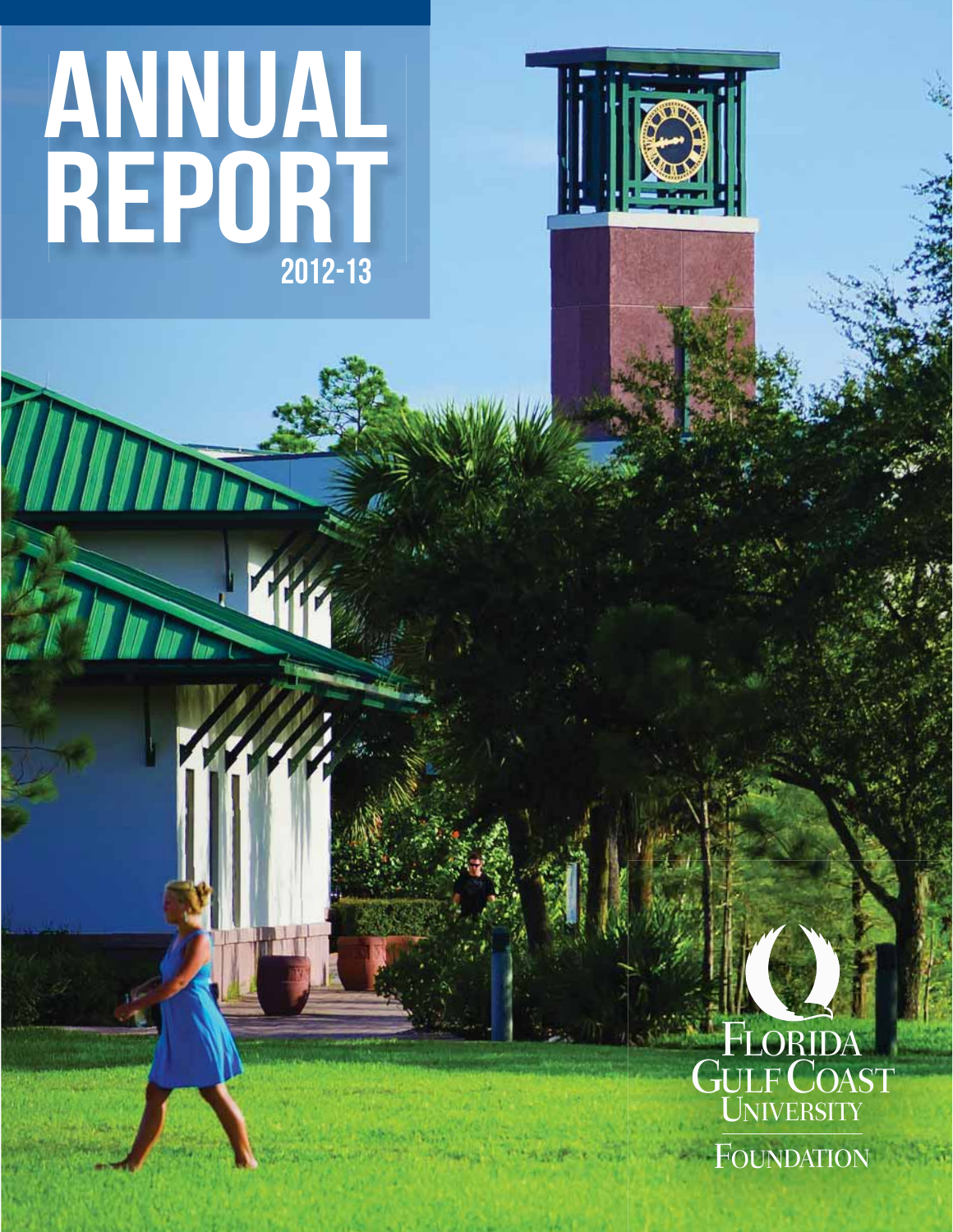## **FGCU continues expansion to meet growing demand**

onfidence in Florida Gulf<br>
Coast University remains<br>
strong, with the communi<br>
enthusiastically supporting<br>
the growing institution's<br>
commitment to a rigorous curriculum,<br>
regional impact and ophanoment of the Coast University remains strong, with the community enthusiastically supporting the growing institution's regional impact and enhancement of the community's cultural opportunities.

Support by individuals and businesses totaled more than \$14 million for the 2012- 13 fiscal year, with the FGCU Foundation exceeding its fundraising goal by \$2 million.

Leading the way were planned gifts by long-time educator William J. Garbey, who pledged his estate of \$1.16 million, while international businessman Karl Sheffield and his wife, Alice, pledged \$1 million.

In addition, generous donations were made by the following individuals and organizations: David and Cecile Wang; Naples Children and Education Foundation; the Mary E. Dooner Foundation; SWFL Children's Charities; Deran and Karen Soovajian; and William and Stacy Anderson.

Financial institutions such as Fifth Third Bank, Northern Trust and Wells Fargo Bank continued their traditions of support by sponsoring the President's Scholarship Luncheon and popular annual fundraisers such as the Founder's Cup Golf Tournament and the President's Celebration, which honored Scott Lutgert for his decade-long leadership as chairman of the University's Board of Trustees.

"We are proud of the excellence that Florida Gulf Coast University demonstrates and the growth it continues to enjoy in large part because of the generosity of the Southwest Florida community," says FGCU President Wilson G. Bradshaw. "It is this level of support that makes it possible for so many deserving students to achieve their dreams of a college education and permits FGCU to provide them with the highcaliber programs and facilities they deserve and have come to expect here."

The 2012-13 academic year saw the university's enrollment rise to 13,600



students enrolled in undergraduate and graduate programs. The Foundation awarded \$1.3 million in scholarships to 1,066 students. An additional 251 students shared \$329,512 in First Generation scholarships,

funds donated by individuals that are matched by the state for students who are the first in their families to attend college. With winter and spring ceremonies, more than 2,300 students received their degrees. ■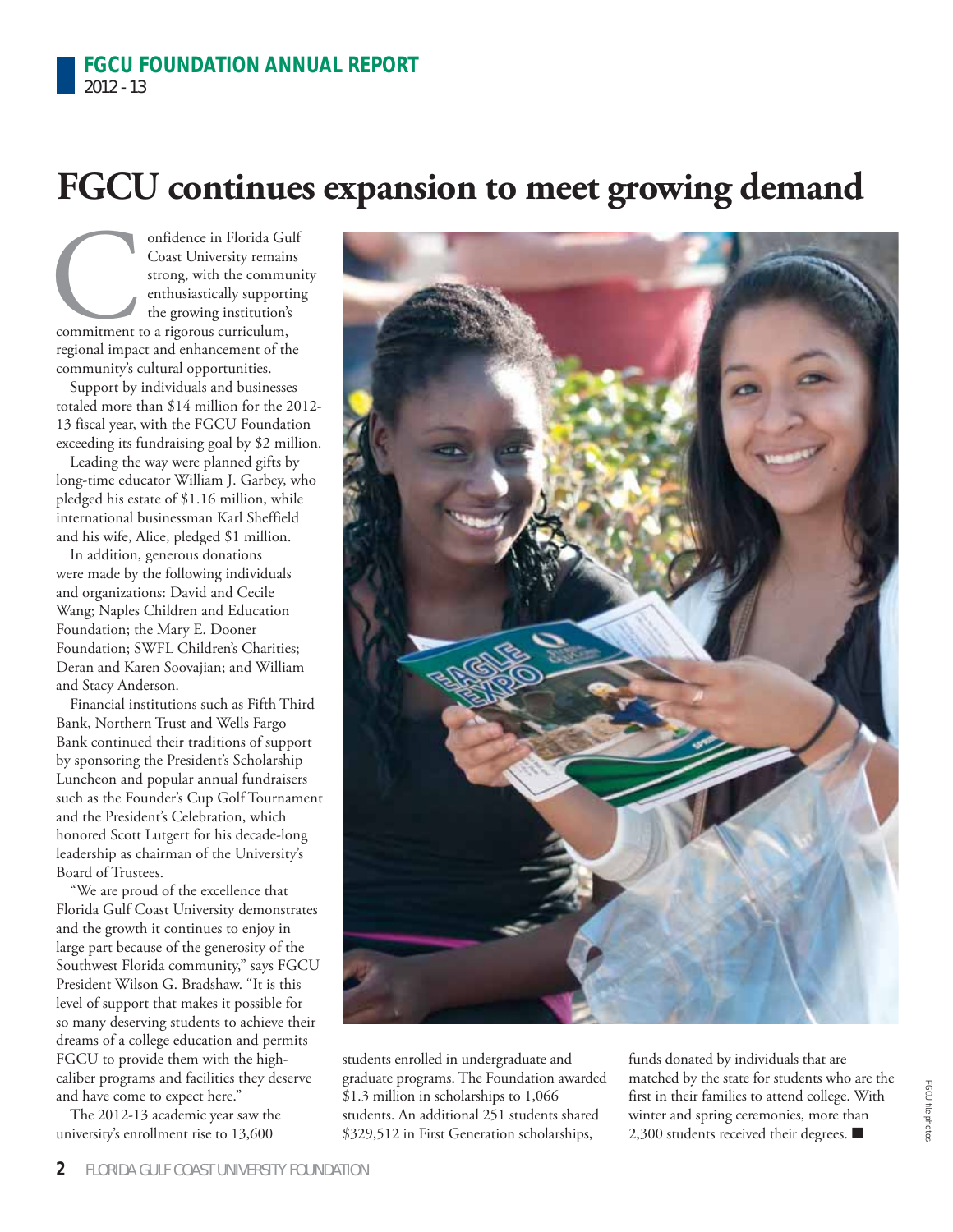### **FGCU FOUNDATION ANNUAL REPORT**

2012 - 13



#### REACHING OUT

The FGCU Foundation supports a wide range of special events, including those sponsored by the following organizations:

- American Cancer Society
- American Heart Association
- Big Brothers Big Sisters of Southwest Florida
- CREW Land & Water Trust
- Harry Chapin Food Bank
- Lee County Homeless Coalition
- Multicultural Center of Southwest Florida
- Naples Botanical Garden
- Naples Town Hall
- Nations Association
- NCH Healthcare Foundation
- PACE Center for Girls
- SWFL Children's Charities
- Uncommon Friends

## **FGCU a fully involved supporter of community programs**

Forda Gulf Coast University<br>
is more than an institution<br>
of higher learning: It's a fully<br>
engaged community partner,<br>
reaching out to dozens of<br>
organizations throughout Southwest Florida.<br>
"The university plays an integ lorida Gulf Coast University is more than an institution of higher learning: It's a fully engaged community partner, reaching out to dozens of

"The university plays an integral role in the community when it comes to education, culture, the economy and charitable causes," says Chris Simoneau, vice president for advancement and executive director of the FGCU Foundation. "It's important that people realize this isn't a one-way street: We don't simply seek donations, we contribute a great deal as well."

The university takes an active role in a variety of programs and initiatives throughout Southwest Florida.

Some involve individuals, such as President Wilson G. Bradshaw, who serves on the

Alliance of Educational Leaders Board of Directors; Naples Botanical Garden Board of Directors; Lee County Education Foundation; and Searching for Solutions, Inc. Board of Directors. He and his wife, Jo Anna, are also trustees of SWFL Children's Charities, which raises money for the Golisano Children's Hospital as well as programs at FGCU and Florida Southwestern College.

Other efforts involve groups, such as the annual Make a Difference Day program, in which hundreds of FGCU students, alumni, faculty and staff join forces with employees of Wells Fargo to volunteer at organizations such as the Salvation Army and the Gulf Coast Humane Society.

The university also belongs to all of the region's chambers of commerce.

Many FGCU professors lend their expertise to programs around the

community as well, such as those who work with FGCU and the NAACP to host a two-week STEM (science, technology, engineering and mathematics) Camp for high school students each summer; the GEMS (Girls in Engineering, Math and Science) for middle-school girls; and annual events such as the district-wide math competition and solar go-kart races.

Young athletes get the opportunity to improve their skills and meet college student – athletes at summer camps for swimming, basketball, soccer, cheering, golf and volleyball.

FGCU also has played a pivotal role in the launch of the Southwest Florida Economic Development Alliance and continues to hold a key position. It also helps nurture independent businesses in the region through the efforts of the Small Business Development Center. ■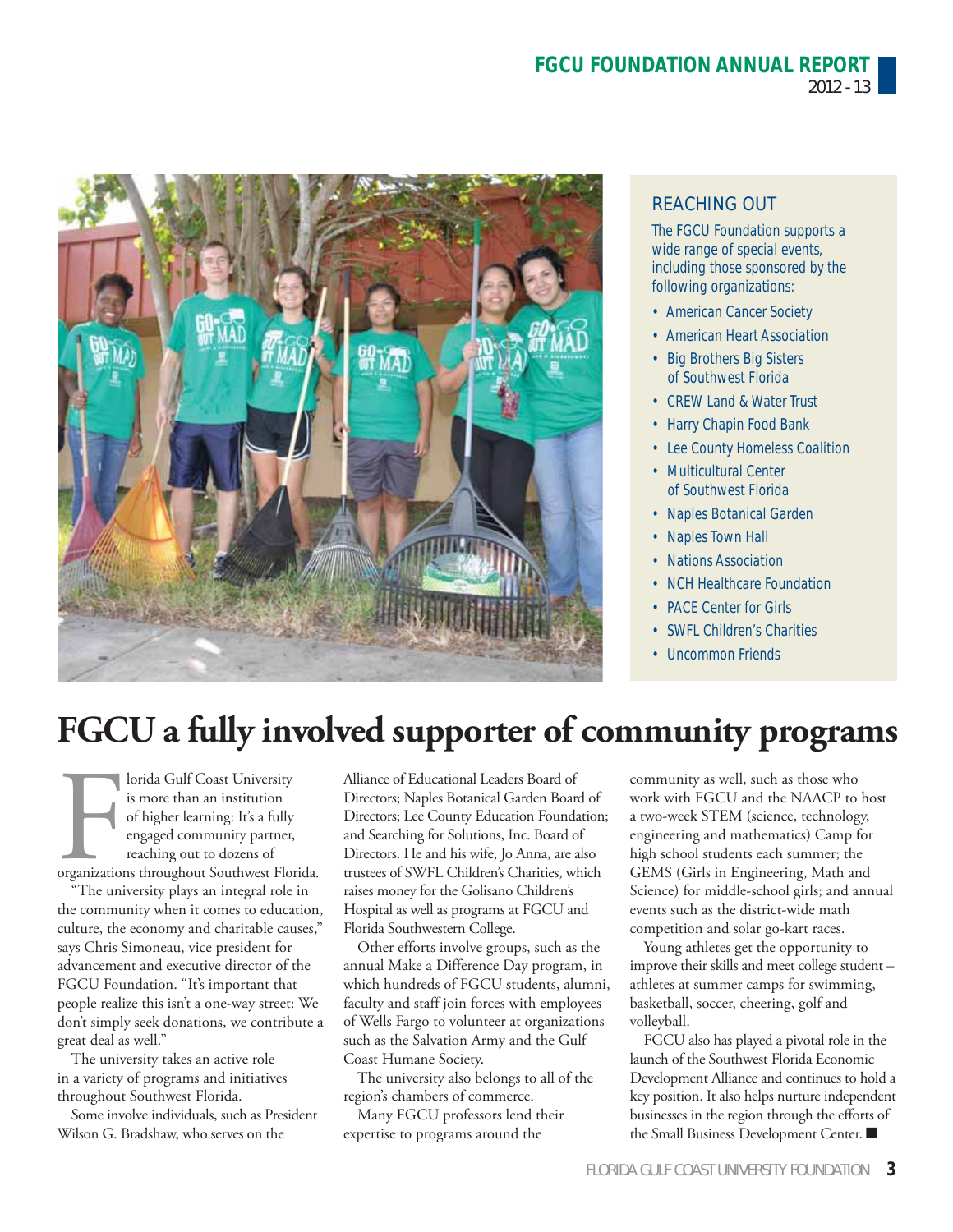## **We Are FGCU:**

A living laboratory for research and innovation, A catalyst for the local economy, A cultural and intellectual resource for Southwest Florida.

lorida Gulf Coast University reached new heights of excellence during the 2012-13 fiscal year and approached significant milestones in its growth and history. As the university approached enrollment of 14,000, the students, faculty and staff provided many reasons to celebrate accomplishments such as these:

■ On the court, the men's basketball team enchanted hoops fans and generated invaluable national exposure for FGCU with its unprecedented run to the NCAA Sweet 16.

■ On stage, FGCU student Priscila Navarro embodied the strength of the university's arts programs by becoming the first Eagle to perform a solo recital at New York's Carnegie Hall.

■ In the scientific research arena, FGCU faculty engaged in high-impact projects that enhanced the university's scholarly reputation and attracted \$13 million in research and program support in 2012-13, bringing the cumulative total to more than \$173 million since 1997.

■ In the community, FGCU students volunteered more than 160,000 hours with 250 partner organizations in Southwest Florida, bringing the university's cumulative service-learning hours to 1.2 million.

Fracheld aculf Coast University<br>
reached new hielpisto f excellence<br>
during the 2012-13 fiscal year<br>
and approached significant<br>
miclstones in its growth and<br>
history. As the university approached<br>
enrollment of 14,000, th The achievements of the past year represent the rewards of the university's commitment to excellence and inspire us to set even higher standards for the future. Key to sustaining the university's upward momentum is our dedication to certain pillars: maintaining student success as FGCU's No. 1 priority; flourishing as a natural laboratory, generating new knowledge in science and new opportunities in business; engaging and enriching the community through public programming in





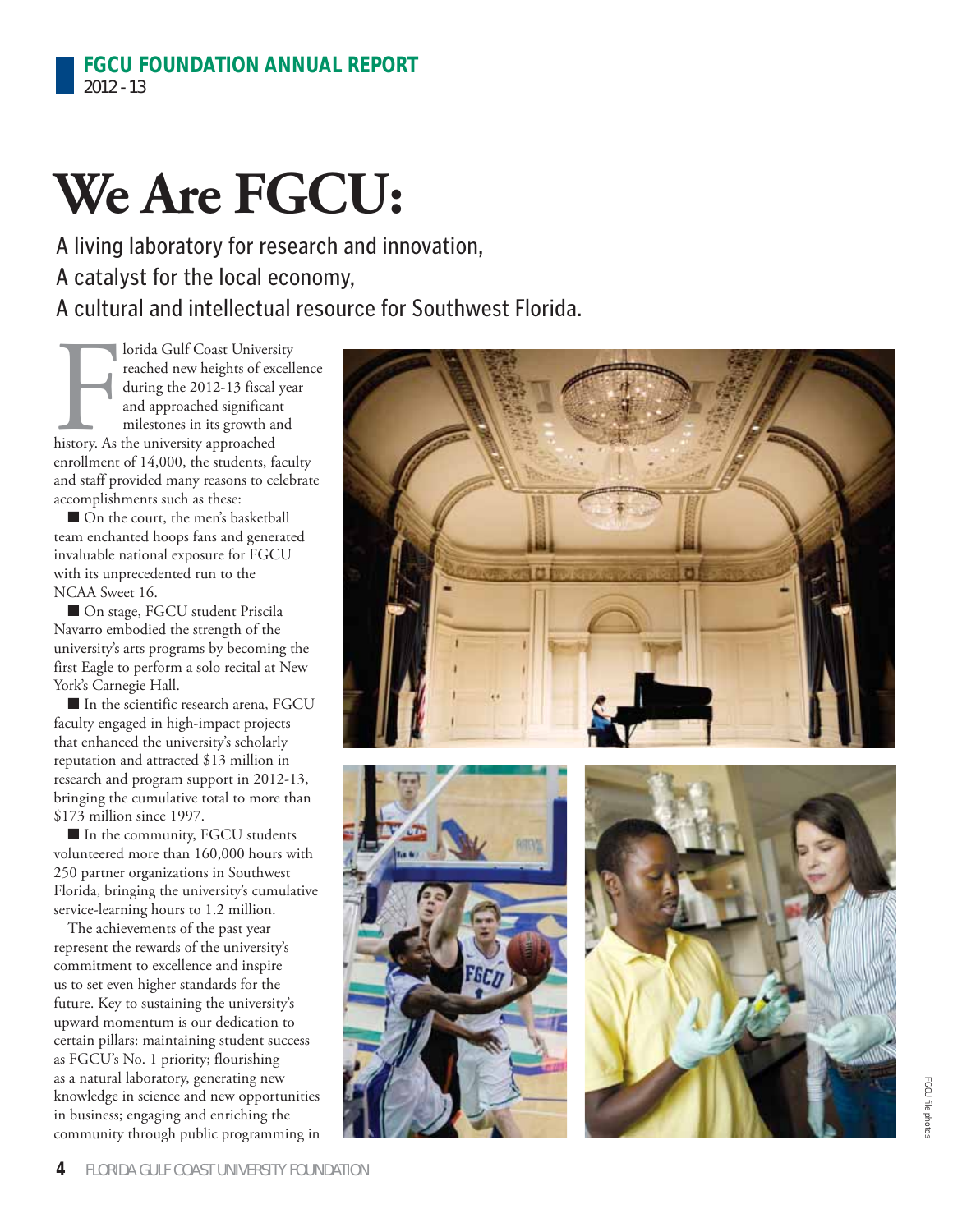the arts, athletics and continuing education.

At FGCU, efforts to guarantee student success continue from admission through graduation as well as entry into graduate education or the professional world. Prospective and current students rate quality of teaching as the most important factor in choosing a university, followed by strong degree programs that meet the demands of students as well as the job market. FGCU selects faculty dedicated to personalized teaching and collaborating with students; programs such as the New Faculty Academy continue to cultivate better instructors. Ninety percent of faculty hold doctoral degrees, and 79 percent of course sections are taught by faculty (rather than adjuncts or teaching assistants). Based on job placement or acceptance into graduate programs, FGCU's commitment to student success is paying off: 87 percent of 2011-12 bachelor's degree recipients were employed or continuing their education in Florida within a year of graduating, ranking FGCU No. 1 in the State University System.

In a year of milestones, research has played a central role in encouraging investment in FGCU. Many peer institutions that have existed far longer have not achieved this level of success and cannot duplicate the living laboratory that FGCU occupies between the Florida Everglades and the Gulf of Mexico. Our unique location and heralded marine sciences faculty attracted grants of nearly \$750,000 to study the effects of the Deepwater Horizon oil spill on the Gulf of Mexico. Grants totaling more than \$2 million from the National Science Foundation and other sources have helped fund faculty research into a potential treatment for dengue fever, a mosquitoborne virus that annually infects 390 million people around the world.

FGCU's Lutgert College of Business continues to serve as an incubator for entrepreneurs. Graduates have launched area businesses such as Venture X, a collaborative work space for entrepreneurs; Purely You Spa, a fully organic spa; Truly Organic Pizza, the nation's first fully organic pizza chain; Price Realty, a real estate and mortgage company; and JetSetWed, a destination wedding firm.



With such ventures, FGCU graduates are creating jobs in Southwest Florida. Indeed, the university on many levels fuels the region's economic engine. FGCU's Regional Economic Research Institute documented \$422 million in local expenditures, 3,723 jobs created and \$154 million in labor income in 2012-13.

The university also acts as a rich cultural and entertainment resource for members of the community who enjoy art exhibitions, theatrical productions and musical performances of faculty, students and visiting artists. The rising athletics programs attract a growing fan base to campus, entertaining and inspiring at the same time. FGCU also offers for-credit and continuing education courses at centers in Fort Myers, Naples and Charlotte County. The Renaissance Academy reaches 10,000 community members a year through lifelong-learning courses at sites in a fivecounty service area. ■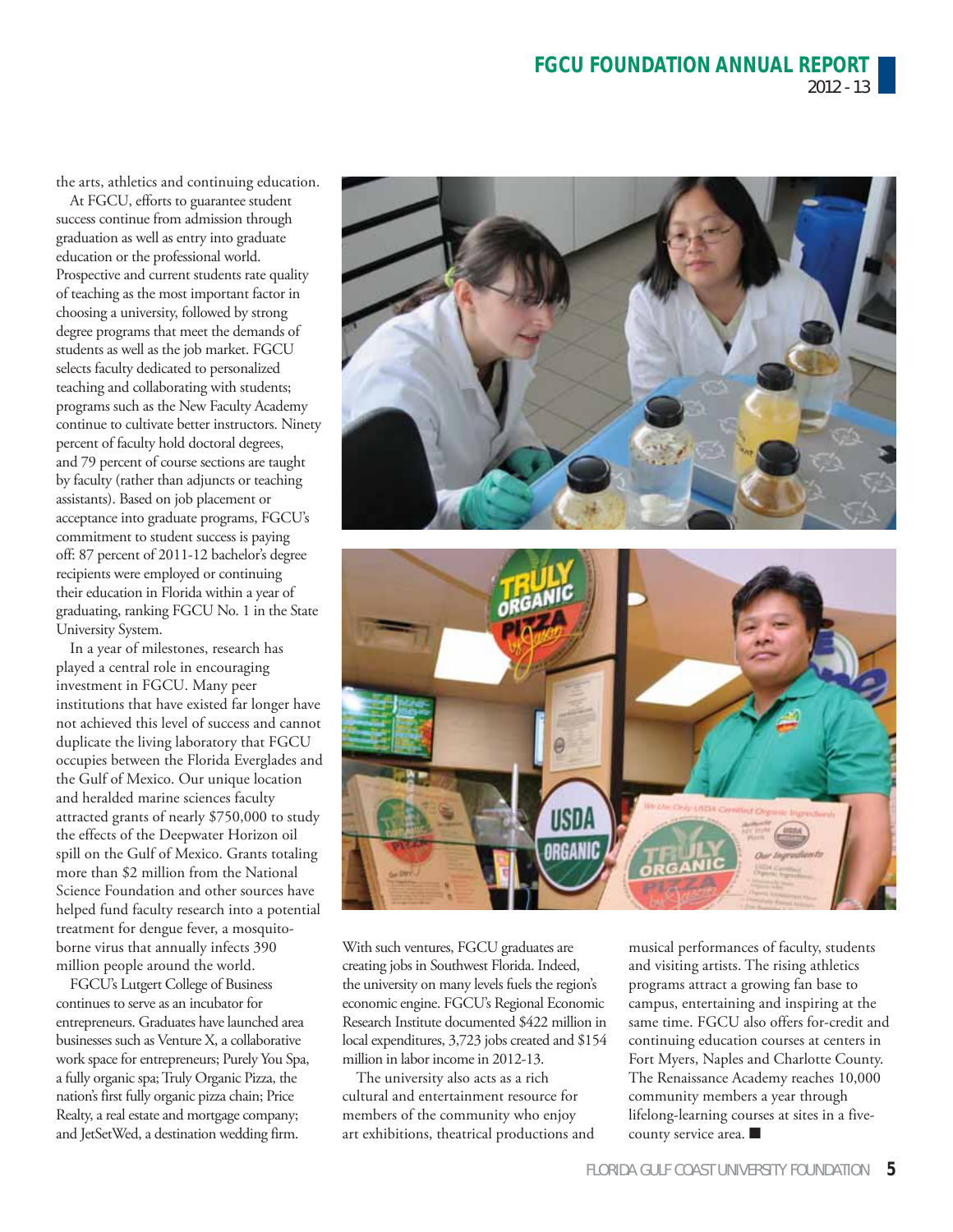## Florida Gulf Coast University Foundation, Inc.

Schedule of assets and liabilities by account type June 30, 2013

#### **ASSETS**

#### **CURRENT ASSETS**

| Cash and cash equivalents\$10,965,284 |  |
|---------------------------------------|--|
|                                       |  |
|                                       |  |
|                                       |  |
| Total current assets \$11,125,220     |  |

#### **NONCURRENT ASSETS**

| Pledges receivable entertainment and 58,500 |  |
|---------------------------------------------|--|
| Surrender value of insurance policy 315,002 |  |
|                                             |  |
|                                             |  |
|                                             |  |
|                                             |  |
| Total noncurrent assets \$73,560,443        |  |
|                                             |  |

| <b>TOTAL ASSETS</b> |  | \$84,685,663 |
|---------------------|--|--------------|
|---------------------|--|--------------|

#### LIABILITIES AND NET ASSETS

#### **CURRENT LIABILITIES**

| Accounts payable \$93,675                       |  |
|-------------------------------------------------|--|
| Gift annuities payable, current portion  24,547 |  |
| Total current liabilities\$118,222              |  |

#### **NONCURRENT LIABILITIES**

| Gift annuities payable  226,840         |  |
|-----------------------------------------|--|
| Total noncurrent liabilities\$7,076,840 |  |

| Total liabilities\$7,195,062 |  |
|------------------------------|--|
|                              |  |

#### **NET ASSETS**

| Invested in capital assets, net of related debt \$17,196 |
|----------------------------------------------------------|
| Restricted                                               |
|                                                          |
| Nonexpendable endowment 54,275,447                       |
|                                                          |
| Total net position \$77,490,601                          |
|                                                          |

#### **TOTAL LIABILITIES**

| and NET ASSETS\$84,685,663 |  |  |  |  |
|----------------------------|--|--|--|--|
|----------------------------|--|--|--|--|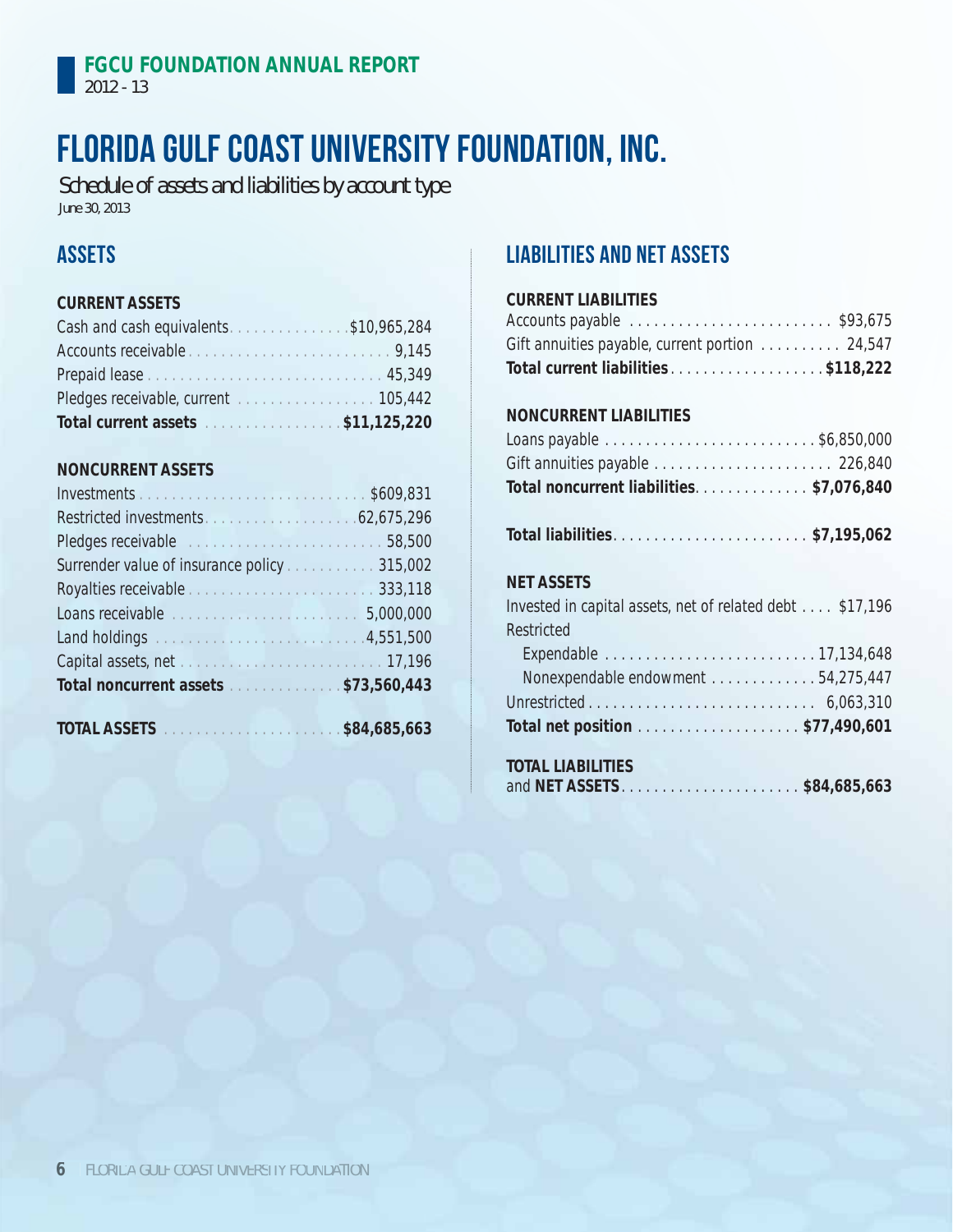#### Schedule of revenues, expenses and changes in net assets by account type For the fiscal year ended June 30, 2013

OPERATING REVENUES

| Total operating revenue \$7,518,590 |
|-------------------------------------|

#### OPERATING EXPENSES

Program services:

| General and administrative expenses 1,112,219 |             |
|-----------------------------------------------|-------------|
| Return of restricted contribution 28,114      |             |
|                                               | \$8,122,834 |
| Other expenses:                               |             |
|                                               |             |

|  |  |  |  |  |  |  |  |  |  |  |  | \$149,821 |  |  |
|--|--|--|--|--|--|--|--|--|--|--|--|-----------|--|--|

| Total operating expenses \$8,272,655 |  |  |
|--------------------------------------|--|--|
|                                      |  |  |

#### NONOPERATING REVENUES

| Net appreciation in investments 6,878,971   |  |
|---------------------------------------------|--|
| Total nonoperating revenues \$7,053,282     |  |
| Income before capital additions \$6,299,217 |  |

#### CAPITAL ADDITIONS

| Contributions to endowments \$2,343,393                             |  |
|---------------------------------------------------------------------|--|
| Increase in net positions $\ldots \ldots \ldots \ldots$ \$8,642,610 |  |
| NET POSITION, beginning of year  \$68,847,991                       |  |
| NET POSITION, end of year \$77,490,601                              |  |

Scholarships issued by the Foundation over the past five years:



#### The Endowment over the past five years:



#### Breakdown of the endowment fund\*

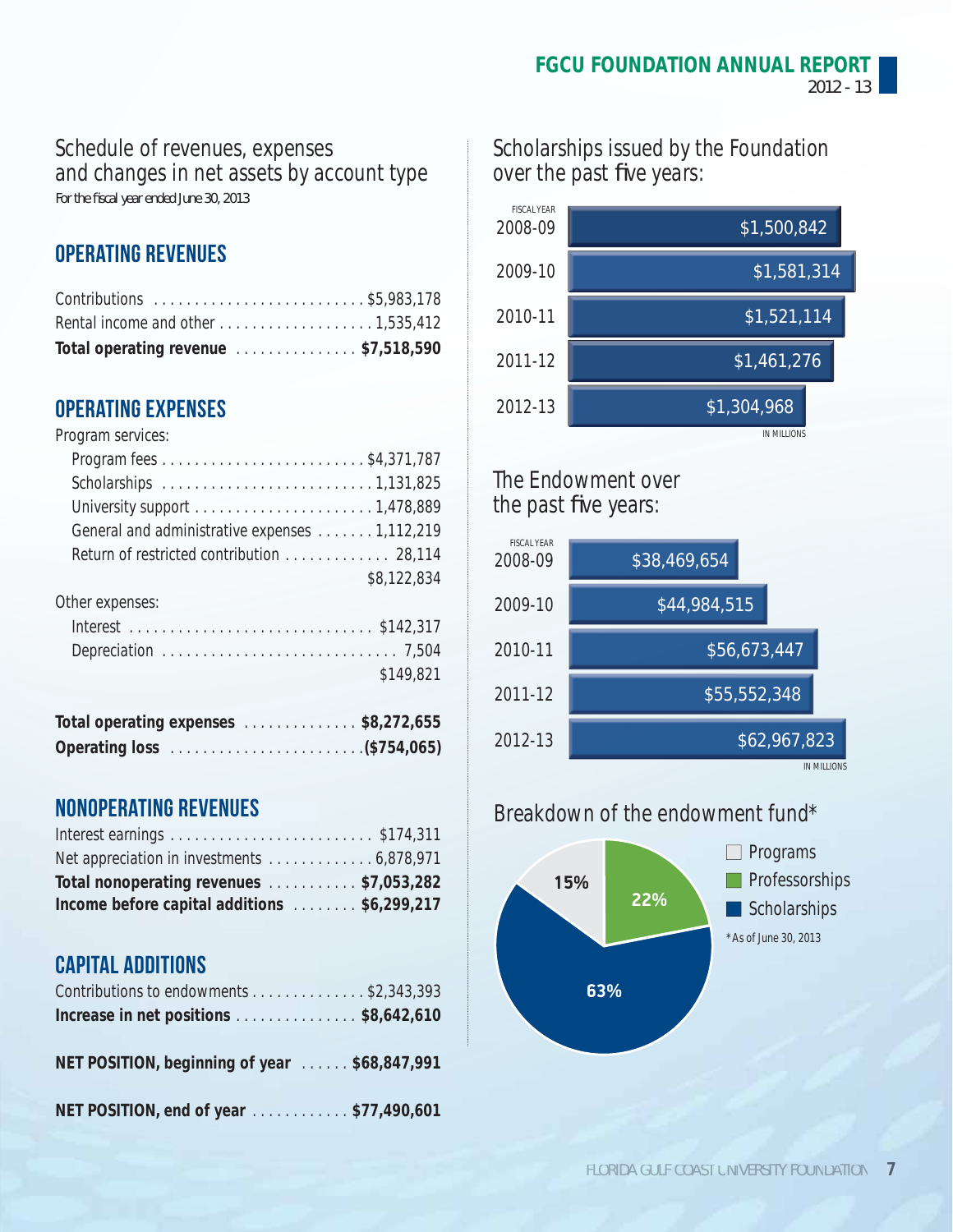

#### **HONOR ROLL OF DONORS** 1993 - 2013

#### Order of the Majestic Eagle

(\$5 million or more)

Alico, Inc. Elizabeth A. and Jack A. Conner\* Ginn Resorts Pop and Marjorie H. Kelly\* Mr. and Mrs.\* Alan Korest Raymond L. and Beverly Lutgert\* Elaine N. Marieb Mr. and Mrs. Herbert J. Sugden\* The Whitaker Foundation

#### Eagle Society

(\$1 million - \$4,999,999)

Anonymous Backe Foundation Kathryn I. Beeken CenturyLink Business Janet and Harvey\* Cohen The Conservancy of Southwest Florida Berne Davis Mary E. Dooner Foundation The Freeman Family Dr. William J. Garbey Mr. and Mrs. John V. Guigon Alan G. and Saundra R. Kaplan Mr. and Mrs. Scott Kapnick Kelly Tractor Co. Kitson & Partners Peter D. & Eleanore A. Kleist Foundation Lee County Board of County Commissioners Lee Memorial Health System Foundation Linda and David Lucas Donald and Elizabeth Manchester\* Dr. and Mrs. Michael Meftah Moorings Park Naples Botanical Garden Naples Children and Education Foundation NCH Healthcare System Mr. and Mrs. Karl S. Sheffield SWFL Children's Charities, Inc Juliet C. Sproul Mary B. Ullman\* Norman and Nancy Vester

#### Eagle Court

(\$500,000 - \$999,999) Anonymous William M. and Joan H. Attridge BB&T Mrs. Keith S. Benson\* Charlotte County Board of County Commissioners Chico's FAS Inc. Collier County Board of Commissioners Herbert D.\* and Carolyn E. Conant Ruth L. Faith\* Gerald F.\* and Marjorie G. Fitzgerald George and Rebecca Fogg Kay and Robert T. Gow Meftah Foundation, Inc.

The Honor Roll of Donors includes all donors who made contributions of \$1,000 or more cumulatively to the Florida Gulf Coast University Foundation, Inc. from April 1, 1993 through June 30, 2013. It is with great pleasure and gratitude that we acknowledge those who have so generously supported Florida Gulf Coast University since the Florida Gulf Coast University Foundation was established. In addition to those listed in this Honor Roll of Donors, many others have supported Florida Gulf Coast University through direct assistance to students, colleges, programs, and activities. We extend our thanks to these donors as well.

John Nejman Pfeffer-Beach Foundation, Inc. The John E. and Aliese Price Foundation, Inc. Southwest Florida Community Foundation Mr. and Mrs. Duane Stranahan, Jr. Mr.\* and Mrs. Duane Swanson, Sr. Dr. E. J. Arpin and Dr. George W. Sypert R. U. Tobe Raymond J. Vitelli, Ph.D. Sharon and Dolph von Arx David and Cecile Wang WCI Communities, Inc. Wells Fargo Jovan A. Zepcevski/Zep Construction, Inc.

#### University Cabinet (\$100,000 - \$499,999)

Abernathy Port Charlotte Kiwanis Foundation Inc. Advanced Pain Management and Spine Specialists Ajax Building Corporation Algenol Biofuels Christopher and Susie Allen Allen Concrete & Masonry, Inc. Bill C. Anderson Anonymous Architecture, Inc. Arthrex, Inc. ASQ - Aviation, Space and Defense Division John and Katherine Backe Mr. and Mrs. Gray C. Ballman Bank of America Barron Collier Companies BB&T - Oswald Trippe and Co. Charles\* and Eileen Belcher Ben Hill Griffin, Inc. Bedford H. Biles, J.D.\* and Fay R. Biles, Ph.D. Mr. and Mrs. Gary E. Bickel Blue Cross & Blue Shield of Florida Bernice Josephine Bongiorno\* Bonita Bay Group

Wilson and Jo Anna Bradshaw Buehler Family Foundation P. H. & A. C. Buehler, Jr. Foundation The Mrs. Bunny Foundation Cornelius (Pat) Cacho Caloosa Catch & Release, Inc. Ruth M. and Cleveland L. Campbell Cape Coral Kiwanis Foundation, Inc. Charlotte Community Foundation, Inc. The Club at Grandezza Mr. and Mrs. Brian E. Cobb Coca-Cola Refreshments College of Life Foundation Gilbeart H.\* and Anne Collings Columbia, Southwest Florida Division Comcast Cable Dr. and Mrs. Amal K. Das Dooner Family Equities Charles Edison Fund Evelyn L. Egan\* Embassy Suites Fort Myers-Estero Estero Bay Chevrolet Fahlgren Fifth Third Bank FineMark National Bank & Trust Florida Aluminum and Steel, Inc. Florida Board of Governors Foundation, Inc. Florida Power & Light Co. Foundation for Lee County Public Schools, Inc. Friends of East County Regional Library Germeshausen Foundation Eva Sugden Gomez **GRAFF** The Greater Cedar Rapids Community Foundation Barbara and Joe Marlin Hilliard Joe A. and "Tippy" Hilliard\* The Hillmyer-Tremont Student Athlete Foundation HMA Foundation, Inc. Hole Montes, Inc. Drs. G. Burtt and Ruth W. Holmes Beth and David B. Howard Marguerite and Guy Howard\*

Mary Frances Howard\* IBIS IBM Eduquest The Richard E. Jacobs Group Glen and LaVonne Johnson Johnson Engineering, Inc. Kelly Foundation, Inc. KeyBank Mabel and Arnold Keys\* Kiwanis Club of Lehigh Acres Foundation, Inc. Peter D.\* and Eleanore A. Kleist The Gerald Knox Fund Marc\* and Doris Kolber Edward T. and Esther W. Kuss\* Mr. and Mrs. Jon Laidig Oscar Langford Estate of Janine M. Leduc Lee Healthcare Resources Dr. and Mrs. W. Bernard Lester Dr. John R. and Veora M. Little Lodge Construction Inc. The Lutgert Companies Manhattan Construction (Florida), Inc. In Memory of Dr. William R. Maples, Distinguish Service Professor, Department of Anthropology, University of Florida Gerard and Barbara Marino McGarvey Development Company Dr. and Mrs. Steve McIntosh Miromar Development Corporation Miromar Lakes Golf Club Naples Daily News Naples Garden Club Naples Yacht Club Chapter, Int'l Order of the Blue Gavel NASA Headquarters Wilma M. Nason\* The News-Press Media Group Northern Trust Bank Fingers O'Bannon Memorial Snook Tournament at Cabbage Key The William J. & Joyce A. O'Meara Foundation Thelma B. and Edwin M. Oulton\* Owen-Ames-Kimball Company Parr Media Group Marlin F. and Alice M. Perry\* PrivateSky Aviation Service, Inc. Sidney and Esther Rabb Charitable Foundation Elizabeth Rash Raymond Building Supply Regal Electric, Inc. Joyce and Emory Rogaski\* Rubell Family Collection Sanibel Captiva Trust Company The Schoen Foundation SCM Properties, LLC Richard E. Sherman Helen E. Shick\* Hans and Erna Siebert\* Joan and William Slocum Deran and Karen Soovajian

Source Interlink Companies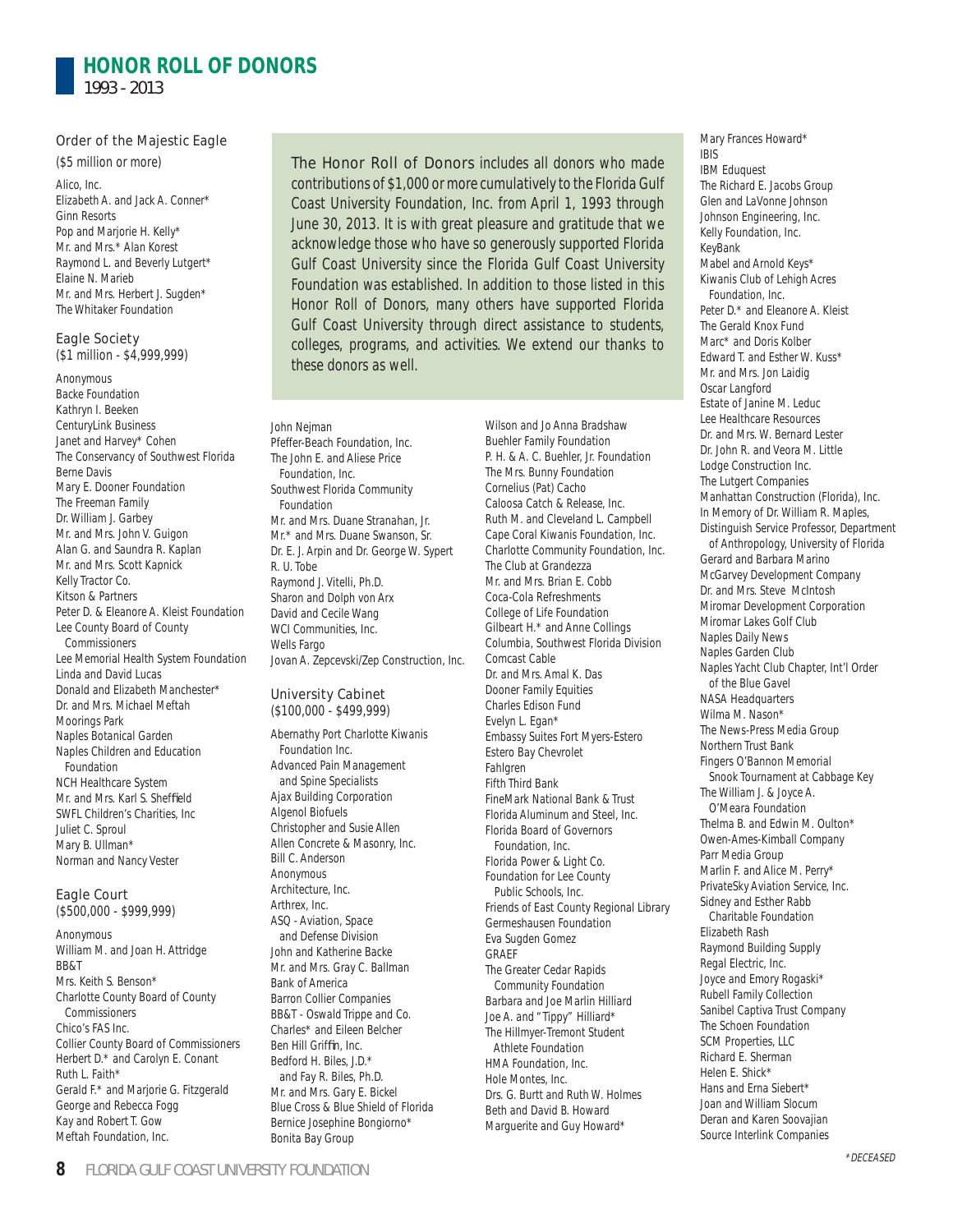1993 - 2013

Southwest Florida Chapter PGA C. Gilbert and Emma Spies\* The Stans Foundation Stevens Industries, Inc. The Stranahan Foundation James and Donna Sublett Peter and Margaret Sulick SunTrust Bank, Southwest Florida Tabiran Corporation Robert M. and Linda K. Taylor THA Foundation Tier Electric, Inc. Uncommon Friends Foundation United Way of Lee County, Inc. University Housing Services, Inc. Wayne Wiles Floorcoverings Mr. and Mrs. James S. White Myra and Van Zandt Williams, Jr.

#### University Council (\$25,000 - \$99,999)

131 Group, Incorporated Richard C. and Linda Sue Ackert Agnoli, Barber & Brundage, Inc. ALLETE Properties American Express American Honda Foundation Judge\* and Mrs. Isaac Anderson, Jr. Anonymous The Antigua Group Architectural Network, Inc. ASG Software Solutions AT&T Foundation B & I Contractors, Inc. Balfour Beatty Construction Barron Collier Jr. Foundation Samira Kanaan Beckwith Beef O'Brady's Glenn and Angela Black Mr. and Mrs. Jack Blais Don and Susan Blanchard Bonita Daily News Britto Central The Brooks Foundation Brown & Root Building Company BSSW Architects Clyde Butcher Robert G. Calkins The Calvin & Flavia Oak Foundation, Inc. Cape Coral Rotary Foundation, Inc. Carrabba's Italian Restaurant Debra A. Carrier and Harry H. Gaines James P. and Patricia A. Carroll Tom and Lynda Case Mr. and Mrs. Joseph Catti Charlotte Regional Medical Center CliftonLarsonAllen, LLP Lillian and Clay Clukies\* Coastal Beverage, Ltd. CobbCorp, LLC Coconut Point Ford Donald B. and Jean Cohen Coleman, Yovanovich & Koester, P.A. Collier County Audubon Society

Collier County Micro-Loan Enterprise/ Banking Partnership Collier Sports Medicine and Orthopaedic Center, P.A. Gregory and Angela Valvo Collins Commercial Air Management, Inc. Community Health Association, Inc. Alan and Selma\* Cooper Courtyard Fort Myers Gulf Coast Town Center Mr. and Mrs. William G. Crone Crowther Roofing & Sheet Metal of Florida, Inc. The Culinary and Hospitality Education Foundation of SWFL Frank D'Alessandro\* John and Georgia DallePezze Timothy and Julie Dalton William L.\* and Susan L. Dalton Udaya\* and Ira Dash The Davis Family Jeffrey D. Davis DeAngelis Diamond Construction Inc. Dr. Edith Potter Deats\* Eugene C. Dooner\* David Dworak Damon Dworak Mr.\* and Mrs. James H. Eakes Ecological Research & Action Foundation, Inc. Edison National Bank Mr. and Mrs. Charles B. Edwards Estero Commons LLC Estero Lifestyle Publications The Explorers Club of Southwest Florida Farr, Farr, Emerich, Hackett and Carr, PA Fawcett Memorial Hospital Dr.\* and Mrs. John B. Fenning Fernandez Family Foundation, Inc. Fifth Avenue Advisors, LLC First Bank of Clewiston First Financial Employee Leasing, Inc. First National Bank of Florida Five County Insurance Agency, Inc. Florida Community Bank Florida Institute of Certified Public Accountants, Southwest Florida Chapter Follett Higher Education Group Fort Myers Toyota Fort Myers Women's Network The Gabor Agency, Inc. Gannett Foundation, Inc. Rene Garner GFA International, Inc. Goldberg, Racila, D'Alessandro and Noone, LLC Grant Fridkin Pearson, P.A. Gravina, Smith, Matte & Arnold Marketing and Public Relations Greater Fort Myers Chamber of Commerce, Inc. Greenscapes Dr. Ben H. Griffin, III Gulf Coast Materials of SW Florida Haffenreffer Family Fund

Marshall W. and Lori Hanno Hanno Family Foundation, Inc. Dr. and Mrs. Lowell Hart Harvard Jolly Architecture Parker and Denise Heinemann Henderson, Franklin, Starnes & Holt, P.A. Herbal Science, LLC Arthur and Phyllis Herman Homewood Suites Hotel Mr. and Mrs. William N. Horowitz John and Darlene Huether Mary V. Hull\* The Humane Society of the United States Dr. Marguerite Hutchins\* Hyatt Regency Coconut Point Resort & Spa Gina and Keith Short, IBERIABANK Mr. and Mrs. Charles K. Idelson Industrial Distribution Services Investors Security Trust Co. ITW Foundation Matching Gift Program Ann Jacobson Fund Jason's Deli Johnson Controls, Inc. The Johnson Family Foundation Johnson-Prewitt & Assoc. Inc. H. Johnston Family Foundation Dr. and Mrs. H. Q. Jones, Jr. Dr. and Mrs. Melvyn J. Katzen Cathryn C. Keller\* Mr. and Mrs. Maurice D. Kent Dick and Nancy Klaas Dr. David and Mrs. Stephanie Klein Kleist Family Foundation Inc. James F. and Lynn E. Knupp Charles G. Koch Charitable Foundation Alan Korest, Jr. LabCorp Dr. and Mrs. Gerald Laboda Mr. and Mrs. Alex S. Lambros La Quinta Inn & Suites Airport LCEC Lee County Industrial Development Authority Lee County Medical Society Alliance Lee County Sheriff's Office Lehigh Acres Jaycee's Foundation, Inc. Chip and Sheryl Lesch Jean E. Loser\* Dorothea D. Low\* Lumina Foundation Luna Rossa Mediterranean Bistro Mr. and Mrs. Thomas C. Lund Maddox Construction Co Mr. and Mrs. Vito Manone Marco Island Shell Club Mark Loren Designs, Inc. Marsh USA, Inc. The James Harper Marshall Foundation, Inc. The Martin Foundation, Inc. Jerry and Betty Mason The Maxpoffell Foundation Roger and Nancy McCabe Foundation Thomas and Carol McCann

Robert R McCormick Foundation McDonald's Restaurant's/Adams & O'Reilly, Inc. Roy and Beverly McTarnaghan The Mediterra Foundation Fund Dr. William C. Merwin\* Miracles on the March Miromar Outlet West, LLC Moe's Southwest Grill Montrose Auto Group Mr. and Mrs. Edward A. Morton Naples Dawgs, Inc. Naples Day Surgery North Naples Diagnostic Imaging Center, Ltd Naples-Fort Myers Greyhound Track Naples Women in Transition Helen E. Nestor\* James D. and Eleanor F. Newton\* Pamela Noland Northwestern Mutual Financial Network O'Brien Hyundai of Fort Myers Office Furniture & Design Center, Inc. Philip W. and Mariette C. Orth\* Palmira Golf Club Pavese Law Firm Peace River Regional Physicians Regional Healthcare System PPG Industries, Inc. Preferred Materials, Inc. Premier Properties of SW Florida Private Wealth Consultants Regions Bank The Ritz-Carlton, Naples Riverwoods Plantation Condominium Association William J. Rogan III, Ph.D. Drs. Hudson and Elsa Rogers David and Ellen Rosand Gayle Rosemann and Paul McElwee Rotary Club of Sanibel-Captiva Donald K. and Margaret Routh The Saint Paul Foundation Sanibel Harbour Marriott Resort & Spa Gene and Mary Sarazen Foundation William Schawbel and Judy A. Samelson SchenkelShultz Architecture Charlotte R. Schmidlapp Fund Mr.\* and Mrs. Pete Schmieler Donna and John Schubert Larry and Connie Schuster Schwab Ready Mix, Inc. The Scottsdale Company Securian Foundation Gene and Lee Seidler Self Insured Plans LLC Seminole Casino Immokalee Seminole Tribe of Florida Service Painting of Florida Sheldon T. Shoff Robert W. Shrader Signature Communities Joseph H. and Catherine J. Simmons Skanska USA Building, Inc. George M. and Mabel H. Slocum Foundation from the Joan K. Slocum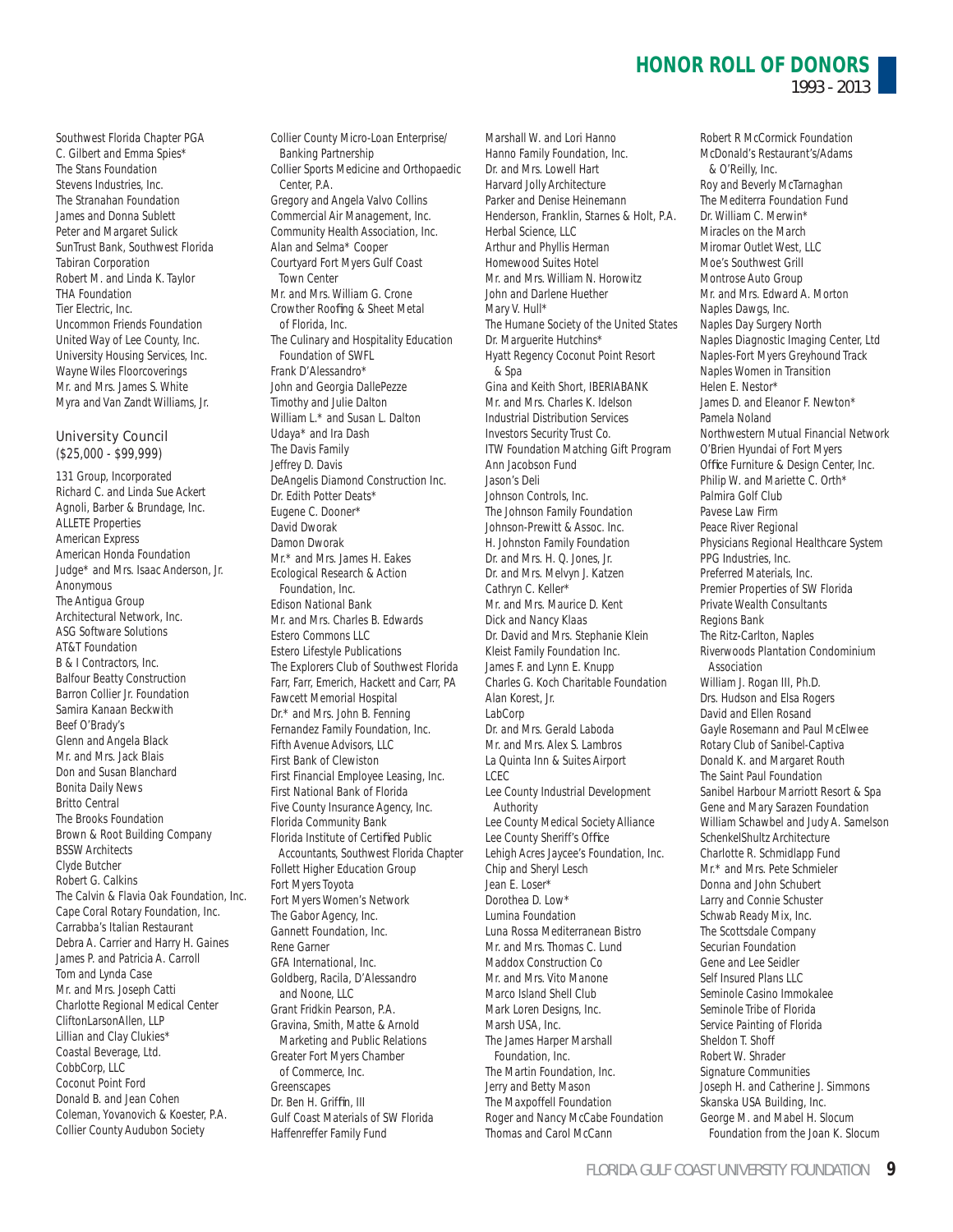1993 - 2013

 Foundation Donald and Angela Smith Kevin W. Smith Southwest Florida Regional Medical Center Southwest Florida Workforce Development Board, Inc. Mr. and Mrs. Douglas R. St. Cerny Dr. Susan E. Stans and Mr. Steven H. Stans\* Stantec, Inc Steinway Piano Society – Greg and Sara Billings Stilwell Enterprises & Restaurant Group Stock Development Alex and Patience Stom\* Suncoast Credit Union Foundation Sunshine Ace Hardware Susan G. Komen for the Cure Southwest Florida Sussex Semiconductor, Inc. Dr. Jean Swangren SW Florida Chapter of RIMS Tech-Tronics Productions Inc TECO Peoples Gas Ted Todd Insurance Agency, Inc. Terra Cotta Golf Charities Ronald L. and Teresa R. Thatcher - In Memory of Lucretia Nichols TKW Consulting Engineers, Inc. Tom Perry Family Foundation Town and Gown United Christian Giving Michael A. Clark, United Mechanical, Inc. Utilities Structures, Inc Val Ward Cadillac George C. Van Rhee\* Marion and Glen\* Van Slyke Vic's Painting, Inc. Mr. and Mrs. Robert W. Walden\* Waldorf Astoria Hotels and Resorts The Idell A. Walkoe Fund of the Manatee Community Foundation Wasmer, Schroeder & Company, Inc. Waterman Broadcasting West Bay Country Club Jaynie and Stanley Whitcomb Donna G. and Thomas E. Williams Alan L. and Kathryn L. Wisne Wright Construction Group Harvey Youngquist Dr. Michele and Richard Yovanovich Zonta Club of Fort Myers Area

#### University Club (\$10,000 - \$24,999)

Dr. B. G. Adhinarayanan and Mrs. Meera B. Adhinarayanan Jerry and Jorja Allen Patsy Allen Barbara Amar Denise Rizzo Ambrefe American Association of University Women of Fort Myers/

 Lee County Branch Inc American Residential Prop LLC Anonymous Anthem Foundation for Objectivist Scholarship Apgar Foundation, Inc Armstrong World Industries, Inc. Artichoke & Company Associates in Cosmetic Surgery ATP Engineering South, PL Richard H. Ballo - In Memory of Melissa C. Johnson Richard C. Banks, Ph.D. BankUnited Fredric M. Barr Barraco and Associates Bay Colony Bay Colony Golf Club Cynthia A. Bennett Susan R. and Richard H. Benson The Thomas Berry Foundation Bireley Family Foundation Florence L. Black\* **BMW** Leo Boisvert Bonita Springs Area Chamber of Commerce Mary L. Bonnette, Ph.D., R.N. Dr. and Mrs. James D. Borden Krishna and Suseela Botlagudur Sreenivas Botlagudur John D. and Barbara A. Bowlin Jeffrey R. Bristol Bristol-Myers Squibb Foundation Broadway Palm Dinner Theatre Roger and Dian Brownell Dr.\* and Mrs. Frank M. Bryan O.J. Buigas Curtis D. Bullock Bundschu Kraft, Inc. Al and Nancy Burnett Charitable Foundation, Inc Dr. and Mrs. H. J. Burnette BVK Advertising Cape Coral Caloosa Chapter ABWA Cape Coral Hospital Auxiliary, Inc. Carlton Fields Attorneys at Law Carroll Property Investments, Inc. Judith and Jack Cassidy Dr. and Mrs. Ronald D. Castellanos Certified Jewelers CH2M HILL Rod Chesnutt Coastal Village, LLC Coleman, Hazzard & Taylor, PA Collier County Hotel & Lodging Association Collier Enterprises Confrerie de la Chaine des Rotisseurs Foundation Congress Jewelers Paul and Charlotte Corddry James\* and Eileen Courtney Dr. and Mrs. Gene Cox

The Board of Trustees of the Cox Trust

Sam B. and Carol G. Crimaldi John Crowley David and Karen Crowther Daughters of the American Revolution- Caloosahatche Chapter Davidson Engineering, Inc. Estate of Marian E. Davis David Deiros Thomas DeMarchi Desco, LLC D. Garrett Construction, Inc. Dolly and Hank\* Diers James B. Doll\* Charles and Helen Donahue Fund of the Community Foundation of Collier County Doubletree Guest Suites Dougherty Foundation Inc. Cathy Doyle The Duffus Family Dufrane Jewelers Mr. and Mrs.\* W. Harry Durling Dr. Allan Dyen-Shapiro Earth Charter US, Inc Economic Development Council of Collier County Edison Garden Club Frieda\* and Heard Edwards Thomas Ehlers and Sandy McCartney Ehlers Elite Island Resorts Estero Gulf Coast Kiwanis Club Estuary Conservation Association Susan C. Evans **EverBank** Everglades A H E C, Inc. Alina Eydel Eye Centers of Florida Fiddler's Creek Foundation, Inc Patrick E. Field Howard and Kathy Finch First National Bank of Naples Lina C. Fisher Mr. and Mrs. James G. Fitzgerald Dean and Alice Fjelstul Richard Flanders Florida Career Centers Florida Engineering Society, Calusa Chapter Florida Foundation for Responsible Angling, Inc Florida Real Estate Consultants Christine and Terry Flynn Fort Myers Eagles, SW FL Youth Baseball Club, Inc. Foundation of the Rotary Club of Bonita Springs Inc Foundation to Promote Open Society Samuel J and Connie M Frankino Charitable Foundation William E. and Dorothy Fritz Gannett National Shared Service Center Roberto and Renee Garcia Valerie Boyd Gargiulo Garthwaite Family Foundation Mrs. Laverne N. Gaynor

GE Client Business Services General Mills Foundation Mr. and Mrs. Daniel E. Gill GoWaiter.com Congressman and Mrs. Porter J. Goss Graduate Business Association Amy and Peter Gravina Peg and Scott Gray-Vickrey Carole Green Dr. Marci Greene Grey Oaks Country Club, LTD Gulf Coast Pet Partners, Inc. Gulfcoast South AHEC Don J. and Mosey Gunther Gloria Wright Gutwirth Ann Howard Hamilton Hamleg Enterprises, LLC Mr. and Mrs. Homer J. Hand Hanser Family Foundation Harbourside Custom Homes, Inc. Harley-Davidson of Fort Myers William L. Hayden\* Health Management Associates, Inc. Heidt & Associates, Inc. The Donna Price Henry Family Morris Herstein Hilton Garden Inn Hispanic Council of Southwest Florida Laura A. Holquist Hope Hospice Hospitality Financial and Technology Professionals Houchin Construction Inc. HSA Engineers & Scientists Julian L. Hudson\* Lillian S. Hudson\*/Christina Muratore and Jordan and Erin Hudson IAG Galleries India Association of Fort Myers Norman E. and Caroline P. Jackson Philanthropic Fund Jan D. and Peter E. Jacobsen Jewish Federation of Collier County Kenneth R. and Kimberly L. Johnson Dorothy L. Jones Paul and Susan Jones Dr. and Mrs. John C. Kagan Dr. and Mrs. George C. Kalemeris Richard L. Kelly Chuck and Helen Ketteman K. J. King Family Limited Partnership Klaas Capital Group Merrill and Gracia Kuller Philanthropic Fund Landmark Development Group Landon Development Group, LLC LaPlaya Beach & Golf Resort Stephen and Nicole LaQuis W & J Larson Family Foundation Marc and Lise Laviolette Rodney and Wendy Law Lee County Mosquito Control District Lely Development Vee H. Leonard Maureen and Arnold Lerner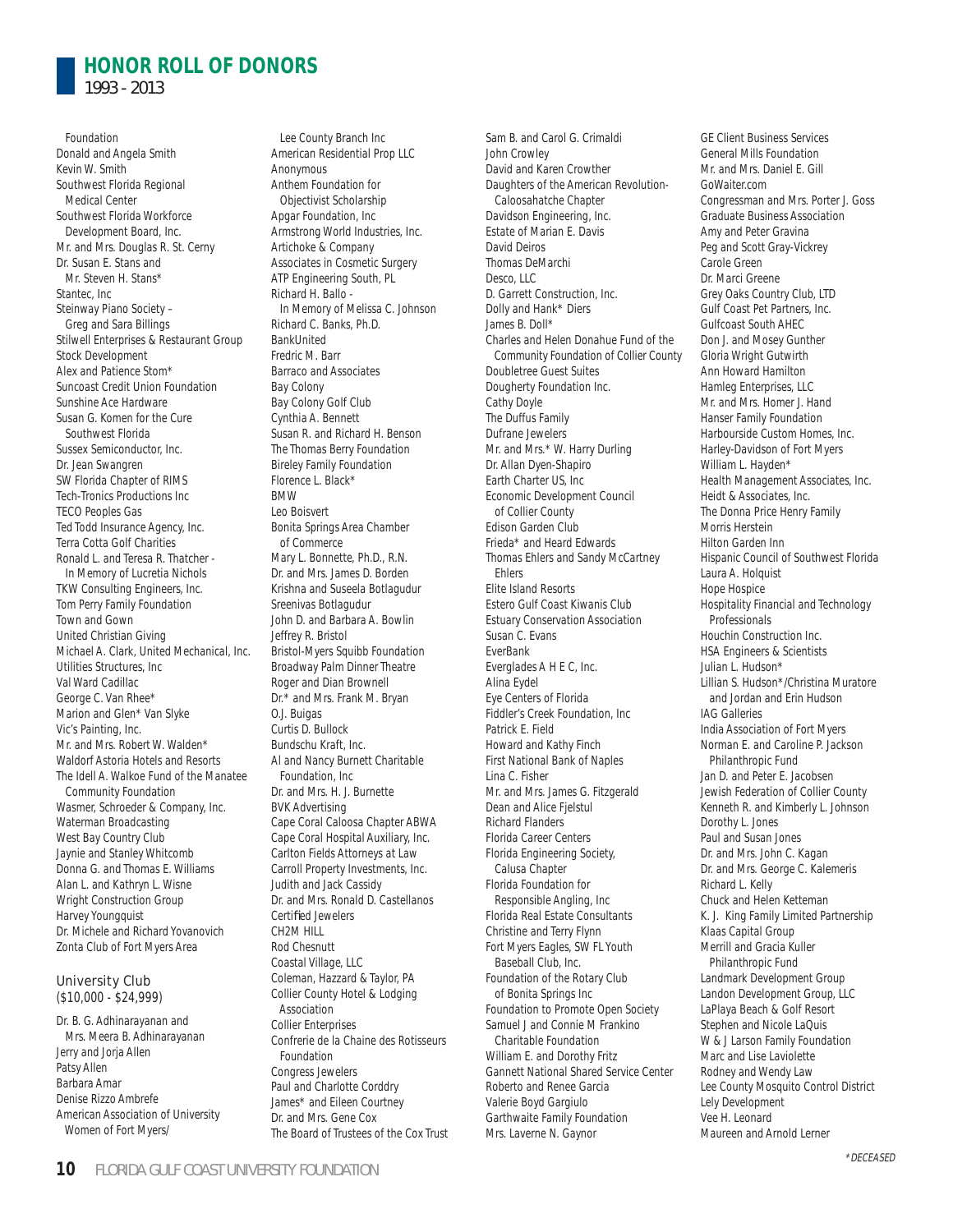Bar Louie

1993 - 2013

Gary Levenson David Lewis and Karen Orman James W. Lewis Lifestyles Chiropractic Marilyn Lightner James Lintzenich Mr. and Mrs. Clyde A. Locker Mr. and Mrs. James Lozelle Scott and Simone Lutgert Make A Wish Foundation of Southern Florida Dr. and Mrs. Allen B. Malnak Elissa D. Manna Marco Beach Ocean Resort Marco Island Marriott Resort & Golf Club L. Gail Markham McBLT Ventures, Inc. Duncan McBride and Barbara Krell Mr. and Mrs. James McFadden The Honorable Gwendolyn F. McLin Miles Media Group Kathleen F. Miller, Ed.D. Dr. and Mrs. Charles J. Montgomery Valery and Mechlin Moore Robert and Linda Morris Kenneth Mortenson The Naples Beach Hotel & Golf Club Naples Flatbread Naples Music Club Naples Press Club Naples Town Hall Naples United Church of Christ Nelson Marine Construction, Inc. NeoGenomics Laboratories Nurse Practitioner Council of Collier County Oakes Family Carole L. Olling OMG Americas, Inc. Sherry Pate Dr. Richard C. Pegnetter\* The William Penn Foundation Butch and Dorothy Perchan The John J. Petracco Family Fred and Stephanie Pezeshkan Pinchers Crab Shack Poelker Transportation Services, Inc. John and Jinjer Pollock Frank and Linda Potestio Dave and Arlene Powell Steven W. and Kathleen R. Powley Prager, Sealy & Co., LLC Premier Insurance Corporation Premier Sotheby's Press Printing Company G. Jeffrey Provol Publix Super Markets Charities Paul H. Pusey Foundation Brian T. and Melanie B. Rasnick Charles\* and Terri Ray RCP Services, LLC Real Estate Investment Society Mr. and Mrs. Gunther and Joan Reese Dr. James and Joann Rehak Mary and Rick Reichle

REIS Scholarship Foundation, Inc Dr. Roslyn Rensch Tom and Linda Rice Rick Johnson Auto and Tire Frances V. Riley\* George F. Riley Mr. and Mrs. Ronald J. Riley Dr. and Mrs.\* Thomas J. Roberts Rockefeller Philanthropy Advisors Roetzel & Andress Ronald McDonald House Charities of Southwest Florida Rosalynn Carter Institute for Caregiving Rotary Club of Fort Myers South - Trippe Scholarship Rotary Foundation of Fort Myers South Marian Roy RWA, Inc. Klaus\* and Mary Ann Saegebarth St. Andrew's Society of Southwest Florida, Inc Kenneth and Halcyon St. Hill Mr. and Mrs. George F. Sanders\* John and Joan Scanlon James W. Scatterday Pam and Bill Schreiber Dean E. Schreiner Michael J. and Andrea L. Schroeder Richard and Maureen Schulze Jerry and Donna Schwab Marguerite Scribante Foundation Scripps Howard Foundation Ruth M. Service In Memory of Bill Service Frances B. Setterblade\* Shelton Jaguar/Porsche/Range Rover Shelving and More William F. Sibley Foundation Dr. and Mrs. Peter M. Sidell Signs & Things SimplexGrinnell C. Mickey and Jean M.\* Skinner Carol R. Slade A. James and M. Kathryn Smith Bruce T. Smith Wilbur C. Smith Grace J. Sneckenberger\* Sons of Norway Scandia Lodge 3-617 Ted Sottong Southern Audio Visual, Inc. South Seas Resorts Southwest Florida Eagles Southwest Florida Enterprises SW Florida Professional Golfers Association Southwest Florida Water Environment Association Michael and Karin Standen Stark Community Foundation Adria and Jerry Starkey Edward V. Staros State Farm Insurance State Farm Mutual Automobile Insurance Company

The Rusty Staub Foundation

Glenn\* and Barbara Steil Saul I. Stern\* STH Architectural Group, Inc. Stiles Landscape Company Striano Financial Group The Suedhoff Memorial Trust Suncoast Moving & Storage, Inc. Suncoast Credit Union Sunstream Hotels and Resorts Surety Construction Company Sysco Food Services Taishoff Family Foundation Tampa Bay Trane Taste of Collier Bob and Linda Taylor Foundation Taylor Rental Center Ms. Pamela Templeton TIAA-CREF Dr. and Mrs. Ronald B. Toll Greg Tolley and Rebecca Totaro The Travel Team, Inc. Truly Nolen 'Tween Waters Inn UBS Financial Services, Inc. United States Sugar Corporation US Bank The Vineyards Development Corporation Joseph and Lee Vumbacco Michael Walker The Walker Contracting Group, Inc. The George R. Wallace Foundation Wal-Mart Foundation John and Maggie Warfield Daniel and Janet Warner Jason and Cara Webster Enid Weis Christopher B. Welling Wholesale Screen Printing Robert Wigley WINK-TV-Fort Myers Broadcasting Woodward, Pires & Lombardo, P.A. Woodyard & Associates, LLC Yovanovich Family Charitable Trust Gold Circle (\$5,000 - \$9,999) Dr. Randall S. Alberte\*

John and Sarah Jane Alexander Alico Self Storage, LLC Allstate Bioguard Services Inc. Alvarez Site Development The American Teilhard Association Anixter, Inc. George and Lynn Ankney Anonymous Albert and Ana Arazoza Donald W. Ashley Audubon Society of Southwest Florida, Inc. Lillian Austin\* B & J Pin Seekers B & W Golf Cars Linda S. Bacheler Judith E. Baker

Mr. and Mrs. William L. Barton Robert J. Batson Robert H. and Jane M. Becker Mr. & Mrs. Garfield R. Beckstead Cecil C. Beehler Steven and Jean Belcher Evelyn S. Belleman Betty MacLean Travel, Inc. Dr. Sharon Irish Bevins BNL Construction, Inc. Bonita Bay Trianon Bonita Boat Center, Inc. Boran Craig Barber Engel Construction Co., Inc. Paul Braverman The Brickman Group Bridgetree Brooks & Freund, LLC Drs. Jon and Alice Brunner Joseph and Terri Bryan Busey Bank Reg and Sandra Buxton Byck-Rothschild Foundation, Inc. Lawrence and Margaret Byrnes Calistoga Calusa Pines Golf Club Kathleen Cantu Carnes Capital Corporation The Carrington Family Blake A. Carroll - In Memory of Lexton H. Carroll Cecil F. Carter Mary B. Carter Patsy Carter Cavanaugh Capital Management Century 21 Sunbelt Doralu Chanen Claymore Securities, Inc Cleat, LLC Dr. and Mrs. Delos R. Clift Joseph E. Clouse, Inc. Richard M. Clugston COA Coccoloba Chapter Florida Native Plant Society, Inc. College Club Apartments Philip and Robin Coller Collier Building Industry Association, Inc. Collier County Produce, Inc. Comcast Financial Agency Corporation Compass Construction, Inc. Connection Point, Inc. Donald C. and Linda Cook Coreslab Structures Creative Events and Rentals/Taylor Rental Crowne Plaza Hotel CRS Technology CTI/BERK-TEK/ORTRONICS Cummings & Lockwood LLC Dr. Kathleen B. Davey The Family of Evelyn Davis Representative Mike Davis\* Richard A. Davis

Robert S. Dean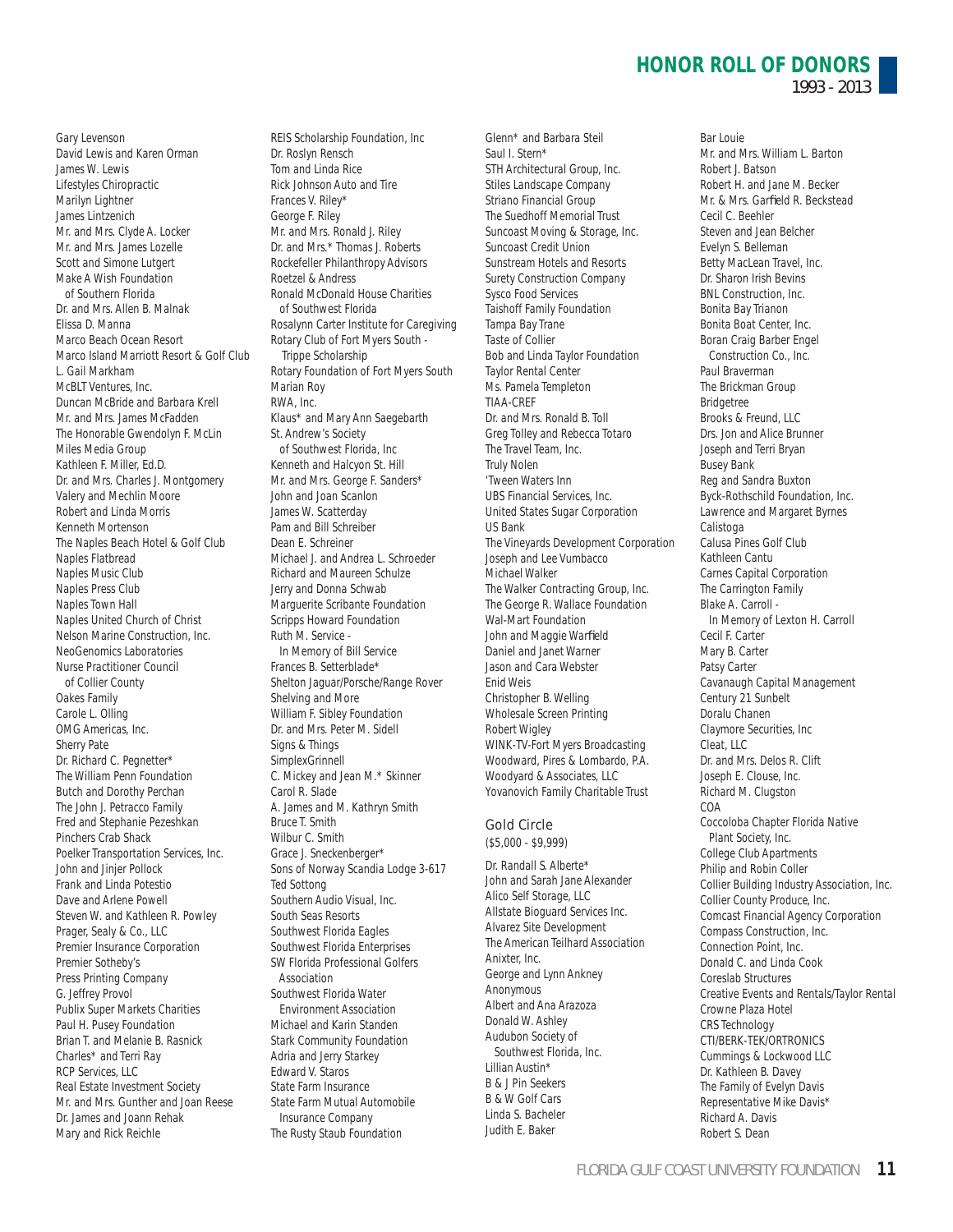1993 - 2013

Tony and Carol DeLuccia Betty Ann Denholtz Memorial Scholarship Fund The Diamond District Diamond Equipment, Inc DiamondHead Beach Resort Ronald and Arlene Diorio Barbara B. Dobbs Dominos Pizza Debra Doud William Doyle Cathy and John Duff Dr. Lee Duffus\* Derek Dunn-Rankin Priscilla Dworak in memory of Dennis Dworak Robert J. and Cornelia C. Eaton The Edgewater Beach Hotel Elevation Burger Enterprise Rent-A-Car Vance and Brenda Ericson Estero Chamber of Commerce Executive Adventures Fewster Enterprises, LLC FGCU Fraternity and Sorority Life The Fifteen Group Foundation First Class Coach Company First Community Bank of Southwest Florida FlexiInternational Software, Inc. Florida Foundation for Future Scientists Florida Gynecologic Oncology/ 21st Century Oncology Florida Wildlife Federation William and Martha Forbes Forestry Resources, Inc Joan and John Forkin Fort Myers Christian School Fort Myers Lee County Garden Council, Inc. Foundation for Academic Educators, Inc. George and Barbara Franks Mr. and Mrs. Jeffrey D. Fridkin Frost and Associates, Inc. Woodring M. Fryer Frank H. Galeana, Jr. Gary P. Galleberg William J Gallion Family Foundation Inc. The George R. Gardner Foundation, Inc. Donald Garrett Todd and Angela Gates **GATES** Dr. Douglas and Mrs. Anne Gebbie Germain Toyota Scion Global & Americas Global Impact Dustin and Jodie Goeggle Jennifer Goen Golf & Electric Vehicles, Inc. Barbara M. Goodbody Gorovoy M.D. Eye Specialists Carolyn M. Gray Great Dock Canoe Race, Inc Greater Naples Chamber of Commerce Green Advertising

Phyllis Greenberg Guest Services, Inc. GulfPoint Construction Company Asha and Hem Gupta Larry and Judy Halpin Hamilton Resources Co. Herbert Handelsman Albert and Sally Hanser Mr. and Mrs. John H. Harkins Larry and Mary Hart Health Education Center of Southwest Florida Health Management Association H. J. Heinz Company Foundation David S. and Katherine L. Herring The Hertz Corporation Hodges University Holiday Inn Select Earl P. and Majorie L. Holland Richard and Jennifer Housh Dr. and Mrs. Francis L. Howington HPBCU-HM Consortium Jim and Ellen Hubbell Edward T. Humbert Huntington National Bank- Private Financial Group IAS Hotel, LLC Iguana Mia Institute of Financial Education IronStone Bank Jerome A. and Bette J.S. Jackson Elsa Jensen JFK Family Limited Partnership Lewis Johnson and Monica Monahan Dr. Louise Malia Johnson Rick and Catherine Johnson The Kakkuri Family Alan and Carole Kaplan James H. and Margaret A. Keller Nancy M. Kelso Kingsley Realty, Inc. Kenneth Kirsner Priscilla P. Kluckhuhn Korest Charitable Fund LaBelle Grove Management June LaCombe Laird Youth Leadership Foundation, Inc. Bradley Landahl Linda and Kirk Lehtomaa David A. Lewis Kenneth W. and Diana L. Lewis Patricia Limegrover and Max Furbringer George A. Llano London Bay Homes M.C. Johnson Co, Inc. Trevor N. MacKellar Management Communications **Consultants** Marriott International Richard Maslow Richard L. Mason Matern Professional Engineering, Inc Ikki\* and Polly Matsumoto LaDonna and Rich Matthes Carl McAloose

Jacke and Arden McCurdy David and Tammy McQuade J. William and Barbara H. Meek Edward M. Meer Charles Mesloh and Jennifer James-Mesloh MHS Organizational Development Aleta Mitchell-Tapping Mona Lisa Irv Moore Morton Wasmer Abraham Construction Managers LLC Murdock Family Medicine, P.A. MWASTE, Inc My Sports Dreams Naples Area Hotel/Motel Association, Inc. Naples Pathology Associates, PA Naples Woman's Club Salvatore Nardello James and Karen Nathan Ian T. and Diane M. Nathanson John and Mary-Gail Naylor NEV 2/11 Foundation Mary E. Nevins Gary G. Newman Family Trust Mr. and Mrs. William E. Newman Nichols & Associates William F. Noll, III OCI Associates Consulting Engineers Omaha Community Foundation Robert O'Neill Michael E. Orlandi Dave and Judy Osterholt Outback Steakhouse Paradise Advertising & Marketing Parker/Mudgett/Smith Architects, Inc. Robert and Joan Pascotto Passarella and Associates, Inc. Dennis Passini Peace by Piece Rosa and Tim Peck Michele Pessin\* and Thomas Gilhooly Mary I. Peterson\* Julie and Garrett Peyton Pink Shell Beach Resort PNC Bank, FSB CarolAnn P. Popovich Brian and Mary Presley Private Capital Management The Prudential Foundation Quail West Golf and Country Club Quarles & Brady Drs. J. Robert and Diana Quatroche The Recursionist Fund, Inc. Mr. and Mrs. Martin A. Redovan Mary Reed Regal Entertainment Group Dennis and Cindy Reilley Reynolds, Smith & Hills, Inc. Dr. Suzanne Richter Pauline R. Riemer and James R. Burch Risch Family Foundation Bruce A. Robb Chandler S. Robbins Loren L. and Kimberly A. Roberts

Darren Robertshaw Robins, Kaplan, Miller & Ciresi, L.L.P. Dewie and Burt Robinson Dr. Walter Rodriguez Geoffrey and Robbie Roepstorff Jack and Sue Rogers Dr. J. Michael Rollo and Ms. Amy S. Rollo Robert Roop Herbert\* and Ann Rowe RSM McGladrey, Inc. James and Betty Rubenstein Robert and Cinda Ryan Saint Luke's Church Joan and Michael B. Salke Jerry Schmoyer\* Severn Trent Services - Moyer Mr. and Mrs. William Shaver Patrick Shean The Shell Factory Dr. Joseph and Marcela Shepard Mrs. Mary W. Smith Randy Smith Paul and Paola Snyder Source, Inc. Engineers-Planners Southeastern Association of State Highway & Transportation Officials South Seas Resorts Co. Southwest Regional Rehabilitation Center Spectator's/Champs Richard W. Steves\* Robert M. and Blanche P. Stone Stoneybrook Community Development District Patricia Stratton Studio + Duane Swanson, Jr. Synergy Contractors, Inc Team Construction, LLC **Thalheimers** Nola Theiss John B. (Jack) Thomas, Ph.D. Thompson Mitsubishi Tilden, Lobnitz & Cooper Louise Torri Tropical Smoothie Cafe Margaret O. Tunnell Arthur W. Tunnell III United Way of Charlotte County, Inc. University Sports Publications Co., Inc. Urban Land Institute Useppa Inn & Dock Company, Ltd. USSI U.S. Trust Bank of America Private Wealth Management Mary E. Van Arsdale Stuart Van Auken Everett H. and Alice L. Van Hoesen David Vazquez Donna Vazquez Walbridge Aldinger Company Warner M. Washburn\* Dr. P. A. Washington Martin M. Wasmer Waste Management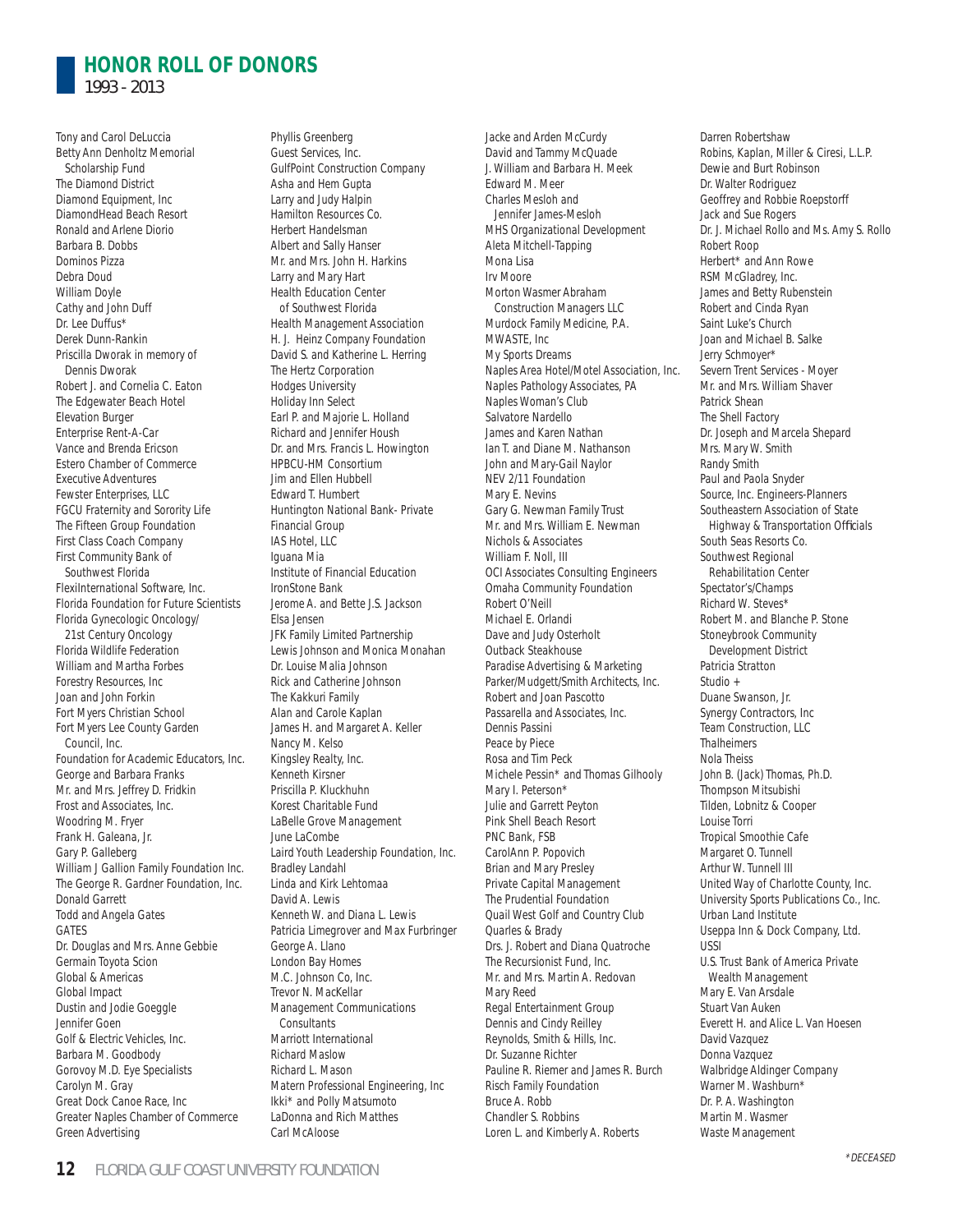1993 - 2013

Charles and Paula Weaver Lee Weeks Suzanne Weinheimer Allen and Marla Weiss Ellen V. P. and Lloyd P. Wells Ludmilla Gricenko Wells Ron White Marian and Gary Whitehouse Steven R. and Melissa P. Whitley Mrs. Lawrence M. Wier George J. Wilder William R. Hough & Co. Scott Willis Charles and Melanie Winton John M. and Martha O. Wolf Wollman, Gehrke & Solomon, PA Phillip and Carole Woods Mr. and Mrs. Rodney I. Woods Bob and Mary Kae Woodworth Workplace Resource of Southwest Florida Worthington Country Club Dr. Bonnie L. Yegidis Roy Young Young Authors Conference

#### Emerald Circle

( \$1,000 - \$4,999)

3M Matching Gift Program AAA Auto Club South AACE International Mr. Juan L. Abascal & Dr. Daysi Mejia Mr. and Mrs. Don W. Abbott Steven and Mary Paige Abbott Wasif and Leah Abboushi Gary Abernathy\* and Darlene McCloud Accessible Sports & Recreational Activities Project, Inc. Don E. Ackerman Larry and Stephanie Acorn Acousti Engineering Company of Florida Janet L. Adams Adams Bros. Cabinetry, Inc. Mr. and Mrs. Robert C. Adkins Adonis Autism Assistance Foundation ADT Security Services Advanced Management Corporation Advanced Masonry Systems Advisors Asset Management Inc AEC National, Inc. Aetna Construction, Inc. African Network of Southwest Florida A.G. Edwards & Sons Agency for Persons with Disabilities Agri-Turf Management, Inc Terry P. and Ann M. Ahola Stewart Aiken John and Susan Akitt Albertson's George and Karlene Alexander Allan Hendy Designs Inc Carmen M. Allen Georgia Allen Jack E. Allen Mr. and Mrs. Jules Allen



Dr. and Mrs. Matthew W. Allen, IV Paul Allen Alliance Financial Group Allison N. Allie Allied Doors, Inc. Mary Allison Allsafe Medical, Inc. Alltel Mr. and Mrs. Arnold R. Alshuler Alternative Investments Resources, Inc. Amalgamated Glass, Inc. American Diabetic Support Group American Engineering & Development Corp American Legion Auxiliary, Unit 274 Ameripath Ameriprise Financial Harris J. Amhowitz Lawrence J. Amon Dorothy Ampthor Alan and Becky Anderson Basil and Patricia Anderson Donald J. Anderson Penny Anderson Peter Anderson Mr. and Mrs. Richard C. Anderson Robert H. Anderson Susan F. and Donald C. Anderson James R. Andre Christine and Paul Andrews Larry Andrews Anesthesia Associates of Naples Angel Care America Angelina's Ristorante Anning-Johnson Company Anonymous Aon Foundation Peggy Apgar' Schmidt Bluma Appel Aqua-Matic Rudolph F. and Lauren J. Aragon Aramark Arcadia Amoco

ARCO Foundation T.D. Argyropoulos Aristocrat Golf Company, Inc. Tyler Armstrong Carmen Arteaga Kenneth A. Aschom ASHRAE Southwest Florida Chapter Mark Asperilla Associates in Entrepreneurship Education Association of Schools of Allied Health Professions Ken Atkinson Audio Visual Innovations Audrey's Attic & Annex Lee A. Augsbury William W. Ausbon Autism Speaks, Inc AvMed, Inc. Dr. Ahmad F. Azam Azar Gallery Oriental Rugs Azul Cosmetic Surgery and Medical Spa Willie and Angela Baca Dr. Robert G. Bachand Jennifer Baeza Francis\* and June Bailey Bailey's General Store Gary and Jennifer Baker Jay H. and Patti Baker Larry Baldwin Tom and Cathy Balenovic Armand and Beverly Ball Family Foundation David and Karrie Balza Bruce C. Banko II Bank of America Matching Gift Program The BankAtlantic Foundation Bank One, NA Mary B. Banks Banks Engineering, Inc. Marsha Bankston Barbara B Mann Performing Arts Hall Baring Industries Nancy C. and Edward E. Barr

Lilian Barroso Dr. and Mrs. Carey N. Barry Brad and Laura Bartel Basil Street Partners, LLC David and Gillian Bath Debra Bauman Susan, Scott and Andrew Baurer Bavis Consulting Group BCH Mechanical, Inc John R. Beal Chris Beaubrun The Beaux-Arts Group of Florida, Inc - Fort Myers Jerry and Sue Beaver Bechtel Financial Services Inc Mort Beck Becker & Poliakoff, P.A. Norman and Nancy Beecher The Hector E. Beeken Family Richard A. Behr Arnold Bell Karen Bell Campaign Account to Elect Lizbeth Benacquisto Dr. Tanya Benford David L. and Shirley A. Benson Bentley Electric Company, Inc. Mario Bernardo Dr. and Mrs. Harold Berris Berry, Day & McFee, P.A. Best Buy Best Western Airport Inn Tom and Sandy Betts Philip and Mary Beuth Thomas Bevins Cindy M. and Sam F. Bianchi Reinhard and Trish Biebricher Alan and Leslie Bielen Robert W. Biggs Mr. Larry Bird Black Island Management Willis P. Blackwood Dr. and Mrs. James D. Blagg, Jr. Howard and Susan Blank The Blankenship Family Bleu Provence Restaurant Shannon S. Blizzard Shirley Blum Les and Sue Blumberg In Memory of Herman O Bly BNY Mellon Wealth Management Board of County Commissioners Sarasota County Robert E. Boardman Bill and Cheryl Bogard Nancy and Steven Bolander Glen and Lonnie Bomberger Bond, Schoeneck & King, P.A. Bonita Community Health Center Bonita Springs Lions Charities Inc Dr. and Mrs. Gary Bonvillian Jane Bopp John P. Boorn Jane E. and Richard J. Borchers Nelson Bordeau, Jr.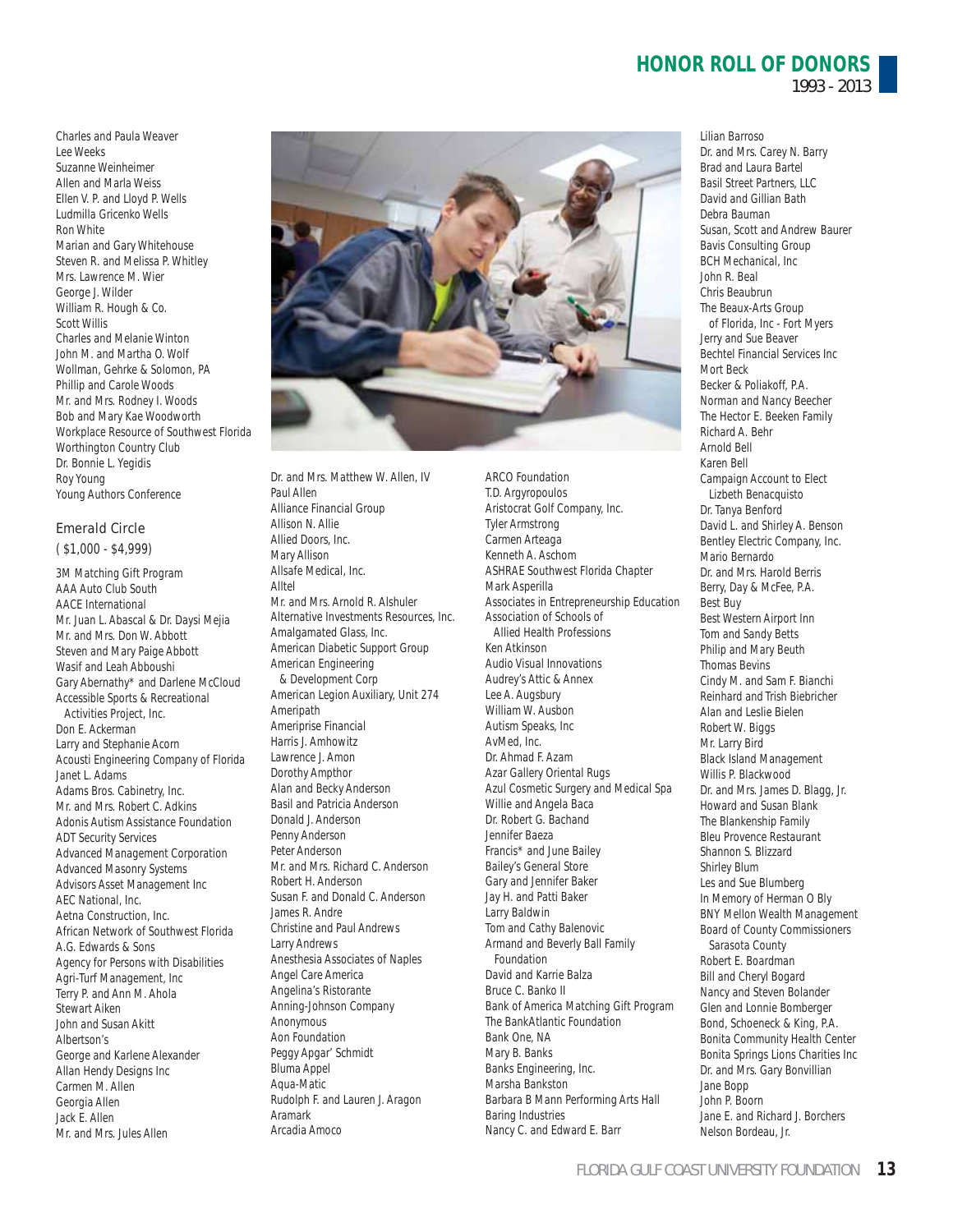1993 - 2013

Nico Borgia Rick and Lori Borman Mr. and Mrs. Sam Borr Boston's on the Beach Alex and Debbie Boswell Stefan and Jennie Bothe Paul T. Boudreaux Daniel and Laura Bourdeau Bowman Internet Systems, LLC Ilona and Brandon Box Bradanna, Inc. H. Lien Bragg Mr. and Mrs. Edward Bransilver Steven Brettholtz Sherie L. Brezina Briarcliff Sprinklers BrickTop's Kathy Bridge-Liles Brighton Hotel, LLC Norma Bristol Dick Broadus Brodeur Custom Clothiers Bronzart Foundry, Inc. Marilyn T. Bronzi Mr. and Mrs. Stephen Brooks Brown & Brown Insurance Alan M. and Susan S. Brown Donn J. Brown Mr. and Mrs. Leighton G. Brown Linda L. Brown, ARNP, MSN Wendell and Betty P. Brown Mr. and Mrs. Harold Brownstein\* BRPH Architects & Engineers, Inc. Michael J. Bruce Dr. Robert Brueck Al and Georgia Bruggemeyer Isaac and Debra Brundage Douglas Brunner J. Michael and Teresa L. Bruno Dr. and Mrs. John S. Bruno Chuck and Dee Bryan Linda L. Buettner Ph.D. CTRS\* James W. and Barbara J. Burkett Wanda Burkey Claudia Burns Kevin Burns Dr. and Mrs. Robert L. Burns Terry and Debbie Busson Dr. and Mrs. David R. Butcher Bob Butehorn Dr. and Mrs. John T. Butler Thomas and Karen Butler Buy Pork, LLC Deva Caanthan Cabela's, Inc. Cadence Music, Inc. Kevin Caffrey Anthony and Karen-Butler Cahill California Pizza Kitchen Susan Cameron Camp, Dresser & McKee, Inc. Larry D. and Sandra Gail Campbell Stephen Campbell William Campbell Campiello's

Canterbury Foundation Cape Coral Community Foundation Capital Insurance Agency, Inc. Michael J. Carlin Brian and Renee Carlson Carlson Harris General Contractors, Inc. Constance B. Carmody, ARNP Shirley and Jim Carpenter William M. Carpenter Carpet Outlet James and Susan S. Carr Carrollton Mill Services, LLC Dr. Jack C. Carver\* Darryl C. Casanueva Case Companies, Inc. Mary Kay Cassani Catholic Charities Diocese of Venice, Inc Jenni Caves CBL & Associates David W. Ceilley Cement Industries, Inc. Center for Ecozoic Studies The Chamber of Southwest Florida Championship Field Construction, Inc. Marilyn L. and H. Clayton Chandler Tina and Bob Chaphe Charlie Chiang's Restaurant Dr. and Mrs. Nelson Charles Jeff Charlotte Charlotte Sanitation Charlotte State Bank Milo E. Chelovitz Cherry & Edgar, P.A. Chick-fil-A Ruth S. Childe Shawn Chowdhury Chris-Tel Company of Southwest Florida Inc Dr. Lois R. Christensen Cynthia J. Christman Lloyd A. Chung Dr. Pauline Chusid Patrick Ciniello Cintas Corporation George and Linda Ciprich Eleanor Claiborne Andrea Clark Brown Karen and Bradley\* Clark Classic Basketball, Inc. The Club at Mediterra The Club at Naples Bay Resort The Club at Olde Cypress Coastal Alliance LLC Coastal Engineering Consultants, Inc. Andrew R and Dorothy L Cochrane Foundation Cohen & Grigsby, P.C. Barbara B. and Kevin G. Coleman Collier County Hunger and Homeless Coalition, Inc Collier Neurologic Specialists, LLC Dr. and Mrs. E. F. Collins Dean C. Colson Columbia Fawcett Memorial Hospital

 Lee County Network Richard D. and Elizabeth R. Colvin Mrs. James Comer Comerica Comfort Inn of Bonita Springs Community Bank of Naples Community School of Naples Lynn and Ken Congdon Dave and Jane Conner Consolidated Pipe and Supply Co, Inc. Construction Advisors Continental Construction David L. Cook Mr. and Mrs. Francis J. Coomes Coopers & Lybrand Mr. and Mrs. David L. Copham Valerie Corace Coral Hospitality Donald and Mary Corcelli Dr. Mitch Cordova Don and Barbara Corll Armand and Barbara Cornellier Mr. and Mrs. John M. Costigan James R. Cote John and Jan Counsell Country Creek Community Charities Miller and Toni Couse Couse Farms Inc Covanta Energy Jane A. Cox John M. Cox Rachel Cox The Crabill Family Madonna Crame Wayne Craven Kathleen Crawford Cherrill L. and Dick Cregar Aileen B. Cripps Dr. W. Jack Crocker Amanda B. Cross Crowther Facility Services Crü Restaurant Louis and Louan Crumbly Culligan Water Conditioning Mr. and Mrs. Norman H. Curtis J Scott Curvey Custom Welding & Fabrications, Inc. C.W. Smith Imported Antiques Cypress Chapter IWLA Cypress Cove at HealthPark Florida Dade Behring Mimi Daitz David J. Dale Charlie and Gina Dan Michele Dante Dr. Jeanie Darnell James D. Dati Daughters of the American Revolution - Florida State Society Dave Foote Environmental Construction David Leas Insurance Services, Inc. Dick and Trish Davidson Angela L. Davis Carol E. Davis Ken\* and Ruth Davis

Wallace L. Dawson D.C. Noon, LLC De LaSalle Academy of Fort Myers, Inc. Mr. and Mrs. Frederick A. Deal Michael G. DeGroote Fernando and Kimberly Del Dago John R. Delaney William Delayo Delisi Fitzgerald, Inc. Dr. Lena A. Delisser-Matthews Delta Painting, Inc. Bob DeMao Howard and Helen DeMartini Demko Vending Food Service Management, Inc. Ruth B. Denholtz Bill and Susan Dennis Terry Dennis Denture & Dental Center John C. Deppman and Clara Yu Cynthia L. and William J. Deragon Thibaut De Saint Phalle Cathy C. and Andrew P. DeSalvo Desanzo Charitable Foundation Virginia P. and Edward H. Devine, III DeVoe Cadillac Ned Dewhirst Diamond Drywall and Glass Management Group Erik and Nancee Dickens Caroline Dickinson Nan L. Dietrich Garry Dines Donato DiNorcia Janet and Robert Diotalevi Dr. and Mrs. Frank Diplacido Dissinger Reed Distinctive Communities Diversified Conference Management, Inc. Chris Dixon Dr. Duane and Joyce Dobbert Patricia K. and Wesley W. Dobbins Charles J. Donches Eileen M. Dondero Richard Dondero Rebecca Donlan Larry P. and Mary A. Donovan Dooley & Mack Constructors, Inc. Carolyn Douglas The Dow Chemical Company Foundation Doyle Conflict Resolution, Inc. Robin and Kris Doyle Driftwood Garden Center Peter Droescher Michael Duever Mrs. Barbara Dufrane Robert L. DuGene\* Don Duke and Jill Barnes Joann and Marty Duncan Richard Dundee Edward Dunlap Josephine M. Dyner East Indies Trading Company East Pointe Hospital Auxiliary Mr. and Mrs. Mark Eastman

Columbia Healthcare's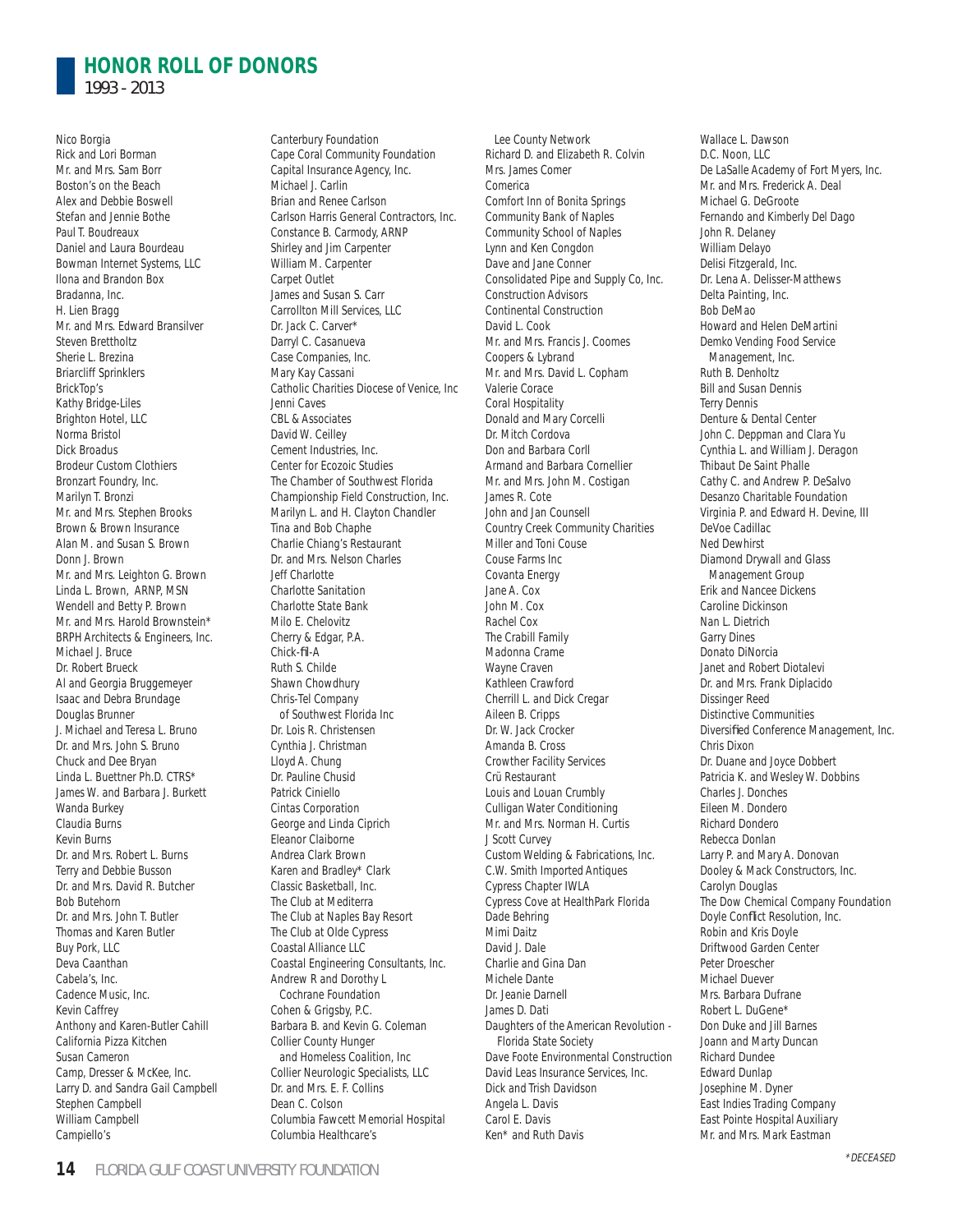1993 - 2013

Dr. Karen Eastwood\* Dr. and Mrs. Charles Eby Eclectic Technical Systems Eden Autism Services Jodi C. Edens-Crocker Edible Arrangements Edison Festival of Light, Inc. Ellen K. Edmeades The Education Foundation of Collier County Edward Don & Company Robert T. Edwards Maryan J. Egan EHC, Inc. Wilbur and Kate Eichler Eident Sports Marketing Steve W. Eisenberg Elcon Electric Incorporated James Eldridge Elias Brothers Communities Management, Inc Elite Cabinetry Inc. Sue D. Ellis David A. and Jacqueline A. Emma Endo Pharmaceuticals Inc. Energenics Corporation Lewis K. and Geraldine B. English Ennis, Knupp and Associates, Inc EnSite Enterprise Charlotte Foundation, Inc. Enterprise Leasing Company Enterprise Rent-A-Car Foundation Erickson Herscoe De Stefano & Partners Steven and Jan Erickson Christina Esson Estero Bay Buddies, Inc. Estero High School The Estes Family Amanda Evans Andrew Evans Fred and Judy Evans Edwin M. Everham III George and Joan Exner Extreme Networks Extreme Turf, Inc. The Ezzell Family Robert J. Fagan Falls River Group Salvatore and Linda Farina FAU, Department of Educational Leadership Carl Fazio, Jr Mrs. J. H. Fears Feasinomics Gwen H. Feather\* Fed Ex Richard and Lois Fein Karen Feldman Jack Fenwick The Fernandez Family Anthony Ferrari\* Thomas G. and Barbara Fewster Thomas G. and Beverly Fewster Fidelity National Title Dr. and Mrs. John S. Fifer

Fifty/50 Floral Art Dr. and Mrs. Matthew J. Fineman Abbe Finn Fireservice, Inc. Lynda R. Firment, Ph.D., A.R.N.P. First International Financial Corp. First National Bank First National Bank of Chicago Foundation First Union National Bank Foundation Scott Fischer Fish Tale Sales & Services at Fish Tale Marina Fishel & Dowdy Jeweler Fisk Electric Company F.L.B. Corporation Betty Flora Florida Architects, Inc. Florida Association of Mortgage Brokers Florida Bay Communities Florida Endangered Wildlife, Inc. Florida Engineering Foundation, Inc. The Florida Everblades Florida Environmental Florida Gulf Bank The Florida Gulf Coast Group Florida Hospices and Palliative Care, Inc. Florida Humanities Council Florida Nurses Assoc., Dist. #7 Florida Nurses Association District 29 Florida Rock Industries, Inc. Florida Suncoast Women's Forum Inc Florida Watercolor Society Paul\* and Aline Flynn Susan N. Fohs Chrysten Foley Food Seminars International Food Services, Inc. Forms Design Plus - Coleman Printing Company Veronica A. Forsyth Mr. and Mrs. Willis E. Forsyth Fort Myers High School Fort Myers Public Library, Inc. Fort Myers Rod & Gun Club, Inc. Nina Foster Richard G. and Charlotte F. Foster Foster's Grille of Fort Myers Frank and Judy Fought Four Seasons Hotels and Resorts Claiborne and Ned Foulds Foundation Foundation for Geriatric Education James N. Fox Juan and Cindy Fra Francis Engineering, Inc. Anthony and Melissa Franco J. M. (Jerry) Franklin Gary Frazier Michelle Frederick Eugene and Mary Frey Steve and Karen Friesen Doris Fritcher Chas and Laurie Fritz Mr. and Mrs. J. Fritz Terri Fritz

Frost Group Realtors Fuccillo Kia of Cape Coral G.C. Building Products Lamar Gable Bruce and Karen Galbraith James and Lydia Galton Mr. and Mrs. Stowe T. Gardner N. T. Gargiulo LP Garvin & Tripp Gateway Elementary School Gatewood Glass The GE Fund E. James Geater Emory and Donna Geller Bodil and George Gellman Tina Marie Gelpi Geraci Travel Joyce and Paul Gerber Henry and Marcia Gerkens German American Club - Harmonie Guy Germer and Trixie Dorsett-Germer Shirley K. Gerstenberger Marc and Geraldine Gertner The Gettys Group, Inc. GFFL GFWC Florida Federation of Women's Clubs Frank L. and Donna M. Giannuzzi Gilbane Building Co Shelby Gilbert Muffy Clark Gill J. Robert Gillette Carolynne K. Gischel David and Joan Glacken Glase Golf Craft Helen Glass Glenview at Pelican Bay John W. Gnagey Thomas P. Goff Dr. and Mrs. Jacob H. Goldberger Maureen Golden Golden Key National Honor Society Francine Gomberg Mr. and Mrs. Dudley Goodlette Michael A. Gookin Gora/McGahey Associates in Architecture Janet L. and Gregory F. Gordon Dr. and Mrs. Tom W. Gore Dennis Gormley Phyllis and George Gotschall Tom Grady Mr. and Mrs. Thomas C. Graham Grande Oak Development Don and Kathy Grandi Ruth T. Grandin Billy D. Grant Michael Grant Mr. and Mrs. Wallace M. Graves James and Amber Greco Bruce Green The Family Green Mark A. Greenberg Jackie S. Greene Robert V. and Marcia M. Greene Susan Greiner

Dr. and Mrs. Glen E. Gresham James and Christina Grote David and Rebecca Gruber David Grunberg Dr. and Mrs. James J. Guerra John and Nancy Guerra Gulf Bay Communities Gulf Bay Group of Companies Gulf Citrus Growers Association Gulfcoast Coin & Jewelry Brokers Gulf Disposal, Inc. June Gutknecht Guymann Construction of Florida, Inc. R. F. Haffenreffer, IV and Mallory K. Marshall Dr. and Mrs. J. Stewart Hagen Hahn Loeser & Parks LLP Sven Hahues David and Gail Hall Hamilton Harbor Marina, Inc. Mr. and Mrs. Kenneth Hamming Hampton Inn Naples I-75 Dennis and Liz Hansch William W. Hansell Harlan S. and Ruth Hansen Stanley and Louise Hardy Bette Harig, M.D. Patricia M. Harig Edward and Diane Harlyvetch Harmonized Customs Brokers, Inc. Dr. and Mrs. Thomas C. Harrington Chief Robert and Mrs. Nancy Harris Sam and Judi Harris Harris Bank Mary Hart Barry\* and Carol Hastings Peter O. and Alice E. Hausmann Timothy Haw Elaine Hawkins Adrienne M. Hayes-Jones Hayward Baker Inc. Hazelbaker Foundation HDG Communities Health Resources Corporation **HealthPark** David Heald Tom and Jan Healy Erik Heben Jim and Jade Hehl Raynelle Heidrick The Heins Family Dr. Gene W. Hemp William M. Hendricks Family Foundation Robert E. Hendry Brian and Elaine Henry Pat and Lorrie Herald Leo Hertzog Ruth and Douglas Hester Julie Heuer Charles C. Hewitt, Jr. Carolyn N. Hibbeln Jack and Marjorie Highfield Michael D. and Deborah S. Highfield Skip and Anne Hildebrand Victor and Beth Hill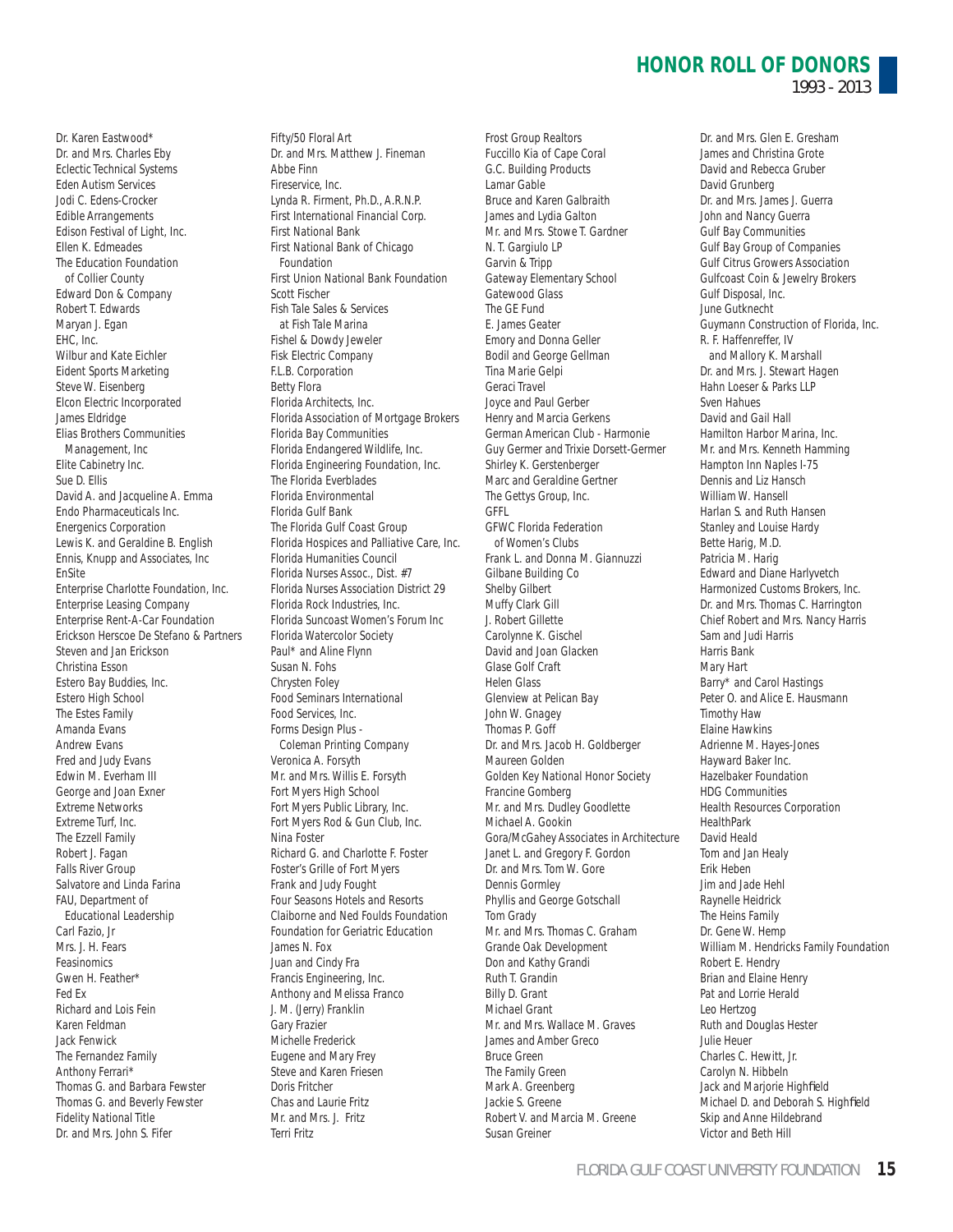

1993 - 2013

Maurice\* and Marie Hillmyer Hilton Marco Island Beach Resort Emil G. Hirsch Donald R. and Carolyn Hodges Robert F. Hoel, Jr. Ernst W. B. Hoen William C. and Diane A. Hollister Hollywood Woodwork, Inc. Mildred B. and Albert M. Holtz Rhonda J. Holtzclaw Madeline and Scott Holzem Honc Industries, Inc Charles B. and Audrey K. Hood The Hopkins Family Jeanne M. Hopple Jeffrey S. Horne J. Webb Horton Mrs. Jeffrey R. Hossler Charles and Barb Hostetler Edward W. Houck Sherree Houston Eugene and Heidi Hoyt Family Elaine Hozdik Harold M. Huber Adrian Hudler Dr. and Mrs. Bennett Hudson Dr. and Mrs. Bruce Hudson and Nathan Hudson Mr. and Mrs. Gareth K. Hudson - In Memory of Julian L. Hudson Hughes, Snell & Company, P.A. Dottie Hummel Nancy Humphrey Humphrey-Rosal Architects George Hunt Larry I. Hunt Hunter Douglas Hospitality Hypower IBM Matching Grants Program Ikon Inside Out Insurance & Risk Management Services, Inc. IntelliNet International Services Center, Inc. IPB Development, LLC Dr. Madelyn Isaacs and Mr. Christopher Smith David Ivankovic J. & D. Grading, Inc. JFK & Associates, Inc. JJB Management & Consulting, Inc. J. J. Taylor Distributin Fort Myers-Naples, Inc. J. L. Wallace, Inc. Lynda Jack David and Donna Jaeger Roger W. and Donna W. Jaeger Robert and Trinky Jarrett Jeffrey Estate & Precious Jewels Jenks Builders, Inc. Jensen Underground Utilities, Inc. Jet's Pizza George and Philomena Johanssen John Madden Company

John R. Wood, Inc. Realtors The Johnson Family Claire and George Johnson F. Edward Johnson Gary and Teresa Johnson Michael Johnson Steven Johnson Johnson & Wales University Dennis and Carol Jones Otis L. Jordan\* Ken and Rita Jorgensen J.S.U.B., Inc. KBS Capital Markets Group K C Stock Foundation, Inc. Dr. Abbott Kagan II The Kandel Family Scott L. Karakas Selma S. Katzen John and Nancy Kavanagh Ken and Mary Kavanagh Kevin J. Kavanagh H. C. Kazanas, Ph.D. Nick Kellen Mr. and Mrs. Daniel N. Keller William G. and Lois E. Kelley Richard C. Kennedy Peter Kent John and Julienne Kermond Tom and Janet Ketteler Kevin L. Erwin Consulting Ecologist, Inc. Kevin M. Burns & Associates, P.A. Key Foundation KeyCorp Mr. and Mrs. James W. Keyser Key Western Grille Mr. and Mrs. Donald A. Kiah Donald R. Kielgas Kevin D. Kiley, D.D.S. The Lou Kirk Family Kirkwood Electric Kathryn A. Kleist Charles Kleman Knott & Consoer P.A. Maria Koenig Robert A. Koenig David M. Kolker Judith A. Koppelman Gloria Korman Mary J. Koskinas Kraft Office Center Matthew Kragh Mr. and Mrs. Thomas Krick Michele Kroffke Mrs. Richard B. Kron Edward and Linda Krukowski George A. Krumenacker Margaret and Robert A. Kruse Andrew and Angela Kunkle Andrea and Bill Kuzbyt Leila LaCrosse Janet and Dan La Mountt David and Judy Lamper George W. and Barbara J. Landgrebe Landmar Group, LLC Dr. Barry E. Langford

Barbara Lapham Dr. Ken Laser L.A.T. Foundation Dean Lauritzen Dr. Brenda B. Lazarus Thomas C. Leduc Lee & Associates Lee Building Industry Association, Inc. Lee County Community Tennis Association, Inc. Lee County Hotel & Motel Association, Inc. Lee County Port Authority The Jim Lee Family Lee Memorial Emergency Physicians Lee Memorial Home Health Dr. and Mrs. Peter C. Lefferts Judith Hudson Lefkowitz, Meredith Hudson Marcum, Gareth Kingsbury Hudson and Bruce Wyeth Hudson, M.D., in honor of their mother, Muriel Kingsbury Hudson, R.N. Lehigh Regional Medical Center Elise P. Lehman Thomas A. Leipzig Robert and M Kathleen Leitch Mr. and Mrs. Willi Lermer Nancy O. and Donald W. Lesher Clark R. and Karen B. Lewis Gordon and Susette Lewis Mr. and Mrs. Phil Lewis Lexus of Fort Myers Liberty Mutual Insurance Co. David and Sunny Liddell Martha Lieb-Cox Jack W. Liebert Lloyd N. Liggett Laird A. and Laurie D. Lile Joan and Andy Lindauer Nilda and Harry W. Lindsay Dr. and Mrs. Morris J. Lipnik Stephen Lippens\* and Nancy Cobb-Lippens Carol Jean Locke Looking Glass Studio of Tattoo Garry and Suzanne Long Jack and Pat Long Nicholas A. Lopardo Jorge and Carol Lopez Helen Lord Liz Loredo Lotspeich Company of Florida, Inc. Dr. and Mrs. Gary Lounsberry The David A. Lounsbury Family Derek C. Lowe Lowe Products Co Lowes Charitable & Educational Foundation Douglas H. Lowndes LRA Naples LLC Lucas Century Glass Company Brian D. and Melinda L. Lucas Max Lummis Henry and Suzanne Lurie Ken and Libby Lusht

Lutgert Insurance Kurt Lutgert Lawrence E. Lykins William R. and Barbara J. Lymangood James S. and Claire H. Lynch M.C. Harry Associates, Inc M & P Reynolds Enterprises, Inc. Mariann and Robert MacDonald Mary and J Hugh MacKellar Eila and Rod MacKenzie David W. Mackey Marjorie and John Madden Major League Baseball Players Trust for Children Cal Majure Mark Makara James and Linda Malone Dr. Helen L. Mamarchev Miriam and Sonny Mandell Joan Manley and Kit Bauman David B. and Tina M. Mantel John Marazzi March of Dimes Mr. and Mrs. Edward S. Marco Marco Island Concert Choir Douglas Marcotte Camille and Sabino Marinella Paul\* and Joan Marinelli Mariner Properties Development, Inc. Martha H. and William J. Marland Marsh Consumer Connexions Marriott's Crystal Shores Marsala Pizza of Estero, Inc. Richard J. Marsh Daniel and Janet Martin Linda and John Martin Martin Weston Co. Ingrid Martinez-Rico and Craig W. Heller Jane Martinovich Mr. and Mrs. R. A. Mascott Kenneth and Jane E. Mathers Mathews Construction Matthew W. Mathias Richard and Marianne Matties The Mattingly Family Dr. and Mrs. M. E. Mattingly Craig and Deb Matus Dr. Ingeborg G. Mauksch\* Tom and Sara Mayo Rolfe M. McAfee Linda L. McAlister Tim and Kelly McCarthy\* Dee and Speed\* McClay Roy W. McCloskey Vikki McConnell Robert W. McCoy, Jr. Timothy and Joan McDonald Horace and Eileen McDonell Gerald C. and Helen M. McDonough Deborah King McEwan Ron McEwan Johnny E. McGaha Rose McGahee Gordon McGee\* Dr. James A. and Joan P. McGee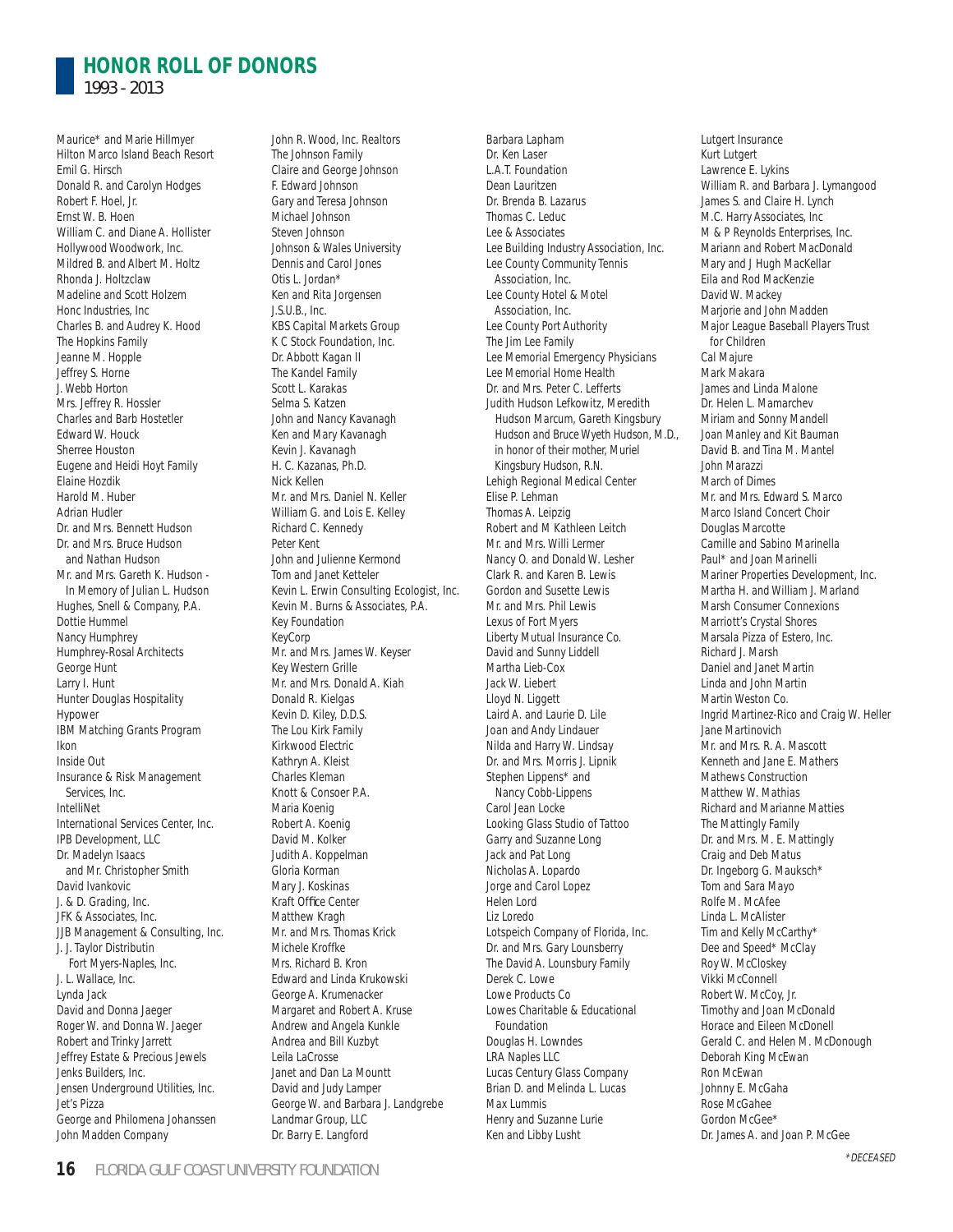1993 - 2013

Dr. and Mrs. William McGrady Thomas and Desiree McGuire Melissa McIntosh Helen L. McIntyre McIntyre Properties, LLC Rusty and Traci McKee Mr.\* and Mrs. Jack H. McKenzie Charles and Lil McKinney W. Thom and Vicki McKinney Michael McLauchlan Peter D. and Anne M. McLeod Mark A. McManus John F. McMillen Darin L. McMurray Edward P. McNamara Pete and Deborah McNeal John and May McShane Donna S. McVety, R.N., Ph.D. Mecca Resources, Inc. Robert Meister Norm Melious Mello Concrete Service, Inc. Michael and Karin Meloch Merrill Gardens at Naples Merson, Sawyer, Johnson, Dunwody & Cole Bruce and Candace Mesner The Urban & Shelley Meyer Family Foundation Charles L. Meyers Sandra J. Mezinis Michael R. Smith and Associates, Inc. George and Madeleine Michaels Anthony R. Migliaro Larry and Linda Mignerey Ken and Pat Millar Jack D. Miller Steve and Jill Miller Mr. and Mrs. T. Wainwright Miller, Jr. Edward and Valerie Milliken William Mills Karen N. Mock Helen V. Moe\* Dr. and Mrs. L. C. Mogelvang Molzan & Gray Properties Manuel Mon Monarch Mortgage Group Inc. Deborah Moore Harold D. Moore Steven C. Moore Dave P. Moran Michael J. Morgan Sandra Morgan Morgan Stanley Matching Gifts Program Wendy Morris Cyndy Peacock and Roger F. Morrison Mosaic Ellen W. Mosher Moss and Associates Elizabeth Mossman K. Mark Mottolese Movin' On Mobility The Mowreys MTM Ice 1, LLC John Scot Mueller



Mr. and Mrs. William J. Mueller Emilio M. Mufdi Rima and Edward Mullins Catherine P. Mummert James P. Murphy Donald and Elizabeth Murray Mr. and Mrs. Michael Murray Multiple Activity Computing Myerlee Medical Association Lewis Myers Albert F. Nagel Myra and Philip Nalibotsky\* Naples Asset Management Co., LLC Naples Council On World Affairs, Inc. Naples Motorsports Naples Opera Society Naples Shore Fund in honor of Betty Ford Naples Zoo Napoleon Financial Group National Alliance on Mental Illness Lee County National Association of Health Education Centers National Association of Social Workers National Construction Rentals, Inc. Nancy Near Mike and Kay Nearing Donald Nelson Ralph and Marge Nelson Diana Nerestant\* Linda and Donald Nettis Dr. and Mrs. Douglas Newland NewsBank The New York Community Trust New York Moves LLC Philip Niarchos Kenneth D. Nichols Karen and Al Nicholson William F. Niedernhofer C. W. Nimitz, Jr. James and Pam Nolte Thomas J. and Elizabeth B. Nomina North Fort Myers High School

Northside Naples Kiwanis Foundation, Inc George Norton David and Mae Jean Nothstine Renee and James Novakoff Judith L. Nuland, M.S.N., R.N. James L. Nulman Patricia O'Connor-Benson O'Donnell Landscapes, Inc. Jim and Carol Oetter Lynn J. O'Hare George and Donna Ohye Olde Florida Golf Club William A. and Kim M. Oleksinski Jon and Charleen Olliff OMC Consulting Service International Inc. Thomas M. and Nancy H. O'Neill Online Computer Library Center, Inc. Glenn P. and Jeanine R. Oorlog Operations Management International, Inc Mr. and Mrs. Thomas F. O'Reilly David and Elaine Orr Margaret Ort Thomas F.\* and Dorothy L. Orthman Robert S. and Marcia W. Oswald David Owen Robert and Shirley Ozycz PC Pro Schools, Inc. P J J D Enterprises, Inc. Amber K. Pacheco Page Mechanical Group, Inc Palm Island Resort Jack and Andrea Palmer John Papandrea Park Shore Development Parker Family Corportation Gary and Carlene Pasche David C. Pasco Patricia Pasden Dr. Dennis Pataniczek Bipin Patel William G. and Jocelyn M. Paterson

Patnode Roofing Harriet P. Patterson\* Samuel C. and Suzanne L. Patterson Paula Robertson & Associates, Inc. Mary S. and Richard A. Paulson Jerry B. Pausch Dr. Sandra Pavelka Drs. Peter D. and Regina L. Payne Michael Peceri Mr. and Mrs. Vernon E. Peeples Renee Peet Pelican Bay Foundation Emile and Carolyn Pelotte The Richard Pence Family Peninsula Improvement Corporation Peper, Martin, Jensen, Maichel and Hetlage Georgina Percel Clyde Perfect Performance Door and Hardware, Inc. Alan and Donna Perkins Chesley "Mike" M. Perry, Sr.\* Peter and Rosanne Aresty Foundation Gretchen Peterson Jill Peterson Kathy Peterson Judith B. and Vincent D. Pettinelli Pettinelli Family Foundation Alex Pezeshkan Phi Delta Kappa-SW Florida Chapter Wendy I. Piascik Arthur W. Pickering Pierce, Goodwin, Alexander & Linville Jim and Pat Piquette Anthony and Ricky Pires Pita Pit Dr. Josephine Tutino Polito Marydelle Polk Pop'z BBQ and Catering Barry Porter Porter, Wright, Morris & Arthur LLP Christine J. and Bernard N. Portnoy Juanita M. Pray Nathan N. Prefer Preferred Travel Premier Packaging Premium Tour & Travel Richard M. and Sylvia E. Prewitt Richard and Doris Price Bobby and Stella Pritchard Estate of Oannes A. Pritzker Private Equity Group, L.L.C. David and Marjorie Prolman Pro-Tech Caulking & Waterproofing, Inc. Prudential Securities, Incorporated Prudential Village Realty Place Mr. and Mrs. William W. Pugh PZ, LLC Lyle Quaintance R&D Villas, Inc. Dick and Deedee Raby Radiocat Management Corp Bruce Ragain Dr. and Mrs. Robert F. Rapp Rautio and Associates, Inc.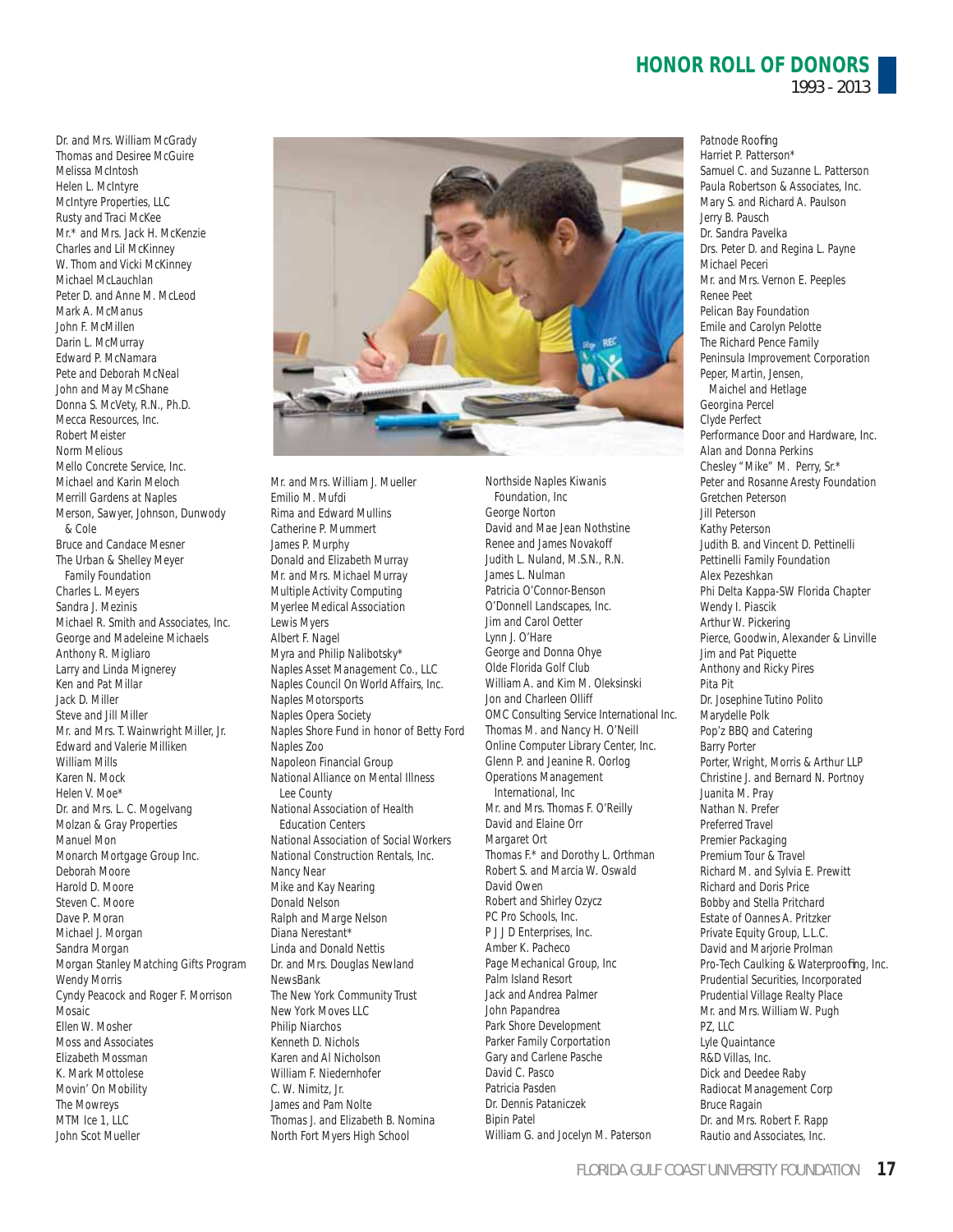1993 - 2013

Larry Ray Raymond James and Associates Peggy and Bob Raynor James F. Reddington Reed, Blackwood & Co., LLC Daniel V. Regelski Eileen F. Regelski Regenesis Power LLC Dale Reiss and Jerome King Monika Renard Marjorie Renfroe William and Sheryl Renken Resun Leasing, Inc. Retirement Advisors of America, Inc. Jim and Ann Reutter RFH Consulting, Inc. RG Brown Properties Phillip and Joanne Ricciardiello David A. Rice John Richards II Mr. and Mrs. Joseph J. Richards Henry Richardson Senator and Mrs. Garrett S. Richter Omar Rieche Right Way Plumbing Company Russell J. Ringland RJ Gators RL Homes Gerald Roberts Charles and Mary Robertson Thomas and Sue Robertson James N. and LaTeshia Robinson Maria F. Roca Ray Rodrigues Ruth L. Rodrigues Lee Roeder Jenna M. Rogan Anne M. Rogers Cecilia Rokusek Karen A. Rollins Lindsey and Sherri Rolston Roos Financial Group, Inc Julie Rose Family Dorothea and James Rosner Diane Ross Louis R. Ross Robert and Patricia Ross Rotary Club of Bonita Springs Alan Routh Todd Routh Royal Scoop Homemade Ice Cream Marjorie Rubacky Esta and Alan Rubinstein Andrew Rudd Robert R. and Joan H. Rudolph Dr. and Mrs. Luis A. Ruilova Russell's Clambakes & Cookouts Ruth Messmer Florist, Inc. Linda Ryan Ryder Orthopaedics, Inc Safari Club International - Naples/Fort Myers Chapter Saks Fifth Avenue Sakinah Salahu-Din Dr. and Mrs. Edward W. Salko

SallieMae, Inc. Sam Galloway Ford Alan and Linda Sandlin Sanibel Captiva Conservation Foundation Sanibel Captiva Rotary Trust Fund Donald A. Sanneman Thomas Sansbury Rebecca Sarver Pete and Marilyn Savalli Michael L. Savarese and Mona Wright Steve Scheff Dennis Schehr Cheryl A. Scheiner Harvey Schestag Ken Schexnayder Diane Schmidt Ian Schmoyer Richard Schnackenberg and John Gibbons Ron R. and Mary Jane Schneider Family Foundation, Inc. Jerry Schoenfeld Mrs. Lester J. Scholl - In Memory of Lester J. Scholl Hank Schroeder Mr. David Schwab Mr. and Mrs. Samuel Schwartz SCORE Naples Barbara and Will Scott Daryl Scott Jacob L. Scott Patricia Scott Dr. and Mrs. Roger D. Scott SCT Software & Resource Management Corporation Cheryl Seals-Gonzalez Pamella A. Seay Chalmers and Beatrice Sechrist Jim Seitz Seventh Street REIT, Inc Shamrock Building Services Sheeley Architects, Inc. Martin J. and Betteann L. Sherman The Sherwin-Williams Company Irving F. and Lee Sherwood Dr. and Mrs. Allen B. Shevach SI Ventures Siemens Healthcare Diagnostics The SIFCO Foundation Dr. Miriam Silver Anne M. Simon Simonsen-Hickok Interiors of Naples, Inc. Mark Simpson Dr. and Mrs. C. Norton Sims Debra L. Sirois Ronald Sisson Roger Sitkins Sitkins Group Nancy and Ronald Skabar Carrie Skifton Paula Sklodowski Slavich & Associates SlingPage, Inc. Virginia and Robert Small Audrey J. Smandra

Cynthia S. and Eugene H. Smith David and Sandy Smith The Howard Smith Family Joanne A. Smith Kenneth J. and Andrea J. Smith Mr. and Mrs. Michael R. Smith Wade and Carol Smith Mr. and Mrs. William C. Smith Smith, Hendra & Gerson PA Susanna Smith-Wohlpart Ken Sneeden & Associates Sheila J. Snow-Martineau Neal L. Snyder Nancy M. Solliday Richard and Janet Somerlott Sony Larry and Eileen Southard South Florida Bank Southeast Mechanical Contractors, LTD Southern Gulf Coast Chapter of the Oncology Nursing Society Southwest Florida Branch of ASCE SouthWest Direct The Southwest Florida Attractions Association The Southwest Florida Conchologist Society, Inc. Southwest Florida Consolidated Services Southwest Florida Gator Club Southwest Florida Hispanic Chamber of Commerce Southwest Florida Oral & Facial Surgery Southwest FL Osteopathic Medical Assoc. Southwest Florida Urologic Associates Southwest Student Services Corporation Mark Spafford Mr. and Mrs. Stephen J. Spahr Jennifer and Richard Sparrow Spartan Masonry, LLC John and Lisa Spear Dr. and Mrs. K. L. Spear Specialists in Reproductive Medicine and Surgery, P.A. Spectra Contract Flooring C. Rae Spencer Spinal Cord Group of SW Florida, Inc. Virginia W. Splitt Sports Masters International, Inc. James D. Spounias Jim and Patty Sprankle Sprint PCS Pam St. Laurent Mr. and Mrs. John M. Stafford Jeffrey Staner John G. and Patricia K. Starling Hugh E. and Judy Starnes State Wide Real Estate of Escanaba Bill Stauffer Steel Fabricators, LLC Steel, Hector & Davis, LLP Greg and Pat Stein Barbara Steinhoff Stellar Venture Partners, LLC Sterling Prestress, Inc. William and Barbara Stewart

Thomas L. Stewart Larry Stiles Barbara J. Stites Carole Stockard Dr. and Mrs. Charles A. Stokes Steven L. and Dina H. Stolz Judith Stonecash Jerome M. Strauss Stroemer & Company, PA Fran and Ray Strohm Structures Design & Consulting, Inc Gretta Styles Reverend and Mrs. Israel Suarez Suffolk Construction Company Brian and Margaret Sullivan Linda S. Summers Suncoast Advanced Radiology Associates, P.A. Suncoast Dental Center, P.A. Sunniland Family Limited Partnership Surveying and Mapping, Inc. Suttie Golf School Mr. and Mrs. James E. Swaine, Jr. Robert and Linda Swank James and Susan Sweeney Philip and Glenda Sweeting Amy Swingle SW Florida Chinese Language School, Inc. SWF Culinary Alliance SW Florida Council for Environmental Education SWS Charitable Foundation, Inc. Sysco Corporation Madeleine R. Taeni Target Stores, Inc. Tarpon Coast National Bank John Tartaglia Lisa Adele Tashjian Tami Tassler Tavilla Realty Associates Jeff Taylor Taylor Woodrow Communities Ten - United George and Zenaida Theopistos Thermal Concepts, Inc. Dale and Sue Thomas Gary L. Thomas James A. and Barbara A. Thomas Peter A. Thomas Rosemary M. Thomas Steven L. Thomas Edward S. Thompson Marion Thompson Michael W. Thompson Van and Regina Thompson M. Joyce Thornton Joan Timmons Dr. and Mrs. Benjamin K. Tipton Titan Custom Homes, Inc. Title Connection, LLC Rucker Todd Joseph G. Tompkins Todd and Wendy Tooley Patrick and Kathryn Tooman